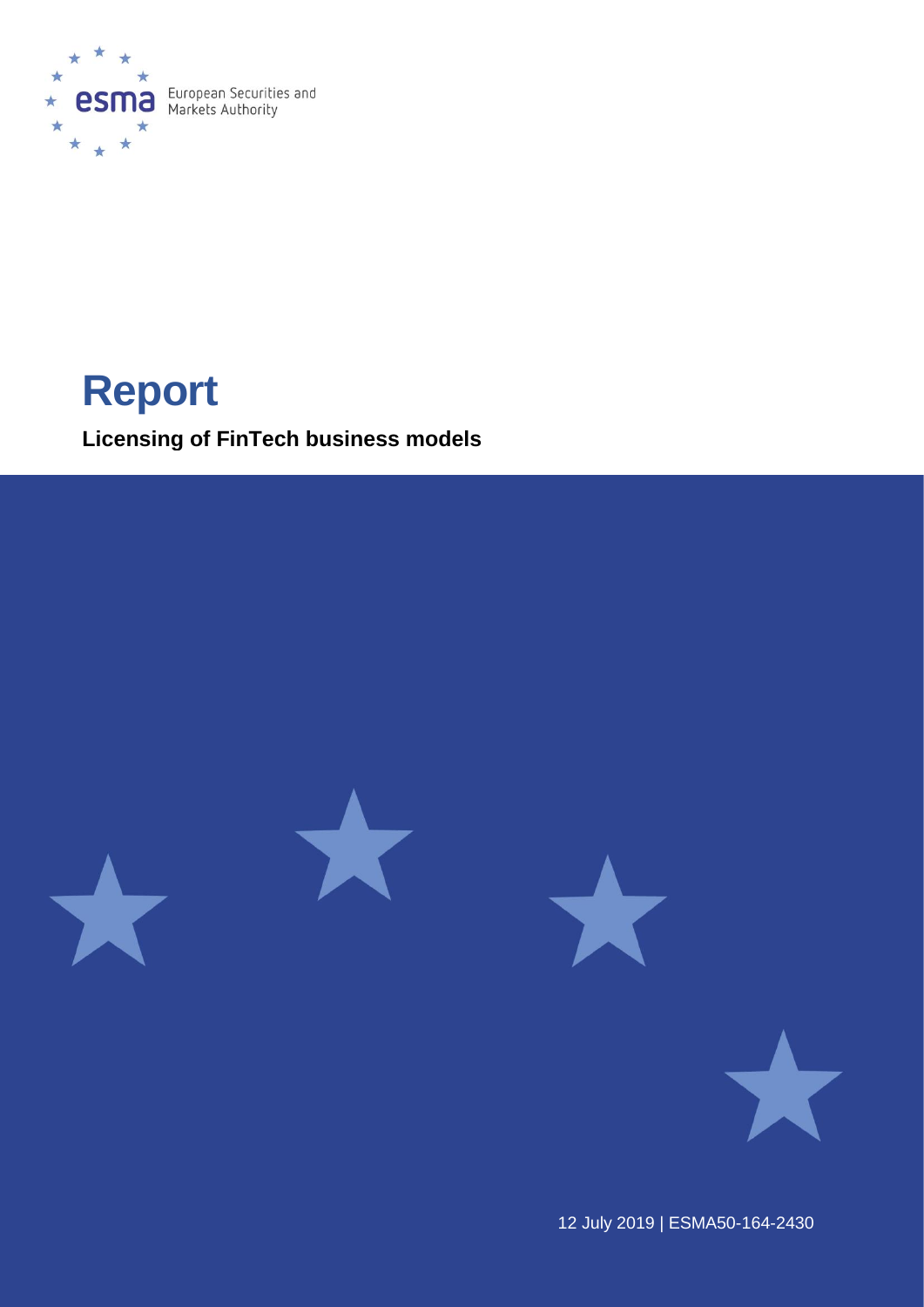

# **Table of Contents**

| 1 |       |                                                                                          |  |  |
|---|-------|------------------------------------------------------------------------------------------|--|--|
| 2 |       |                                                                                          |  |  |
|   |       |                                                                                          |  |  |
|   |       |                                                                                          |  |  |
|   |       |                                                                                          |  |  |
|   |       |                                                                                          |  |  |
|   |       | 2.5. The key areas that NCAs reported as warranting attention of the EC are addressed by |  |  |
|   |       |                                                                                          |  |  |
|   |       |                                                                                          |  |  |
|   |       |                                                                                          |  |  |
|   |       | 2.6. NCAs did not identify and report areas that would require new EU financial services |  |  |
| 3 |       |                                                                                          |  |  |
|   | 3.1   |                                                                                          |  |  |
|   | 3.2   | Potential regulatory gaps and issues observed in the jurisdictions 16                    |  |  |
|   | 3.2.1 | Definition of financial instruments and the legal nature of crypto-assets16              |  |  |
|   | 3.2.2 | Need to clarify the eligibility of crypto-assets for regulated funds18                   |  |  |
|   | 3.2.3 | New activities to regulate: brokerage and asset management of crypto-assets<br>18        |  |  |
| 4 |       |                                                                                          |  |  |
|   | 4.1   |                                                                                          |  |  |
|   | 4.2   |                                                                                          |  |  |
|   | 4.2.1 |                                                                                          |  |  |
|   | 4.2.2 |                                                                                          |  |  |
|   | 4.2.3 |                                                                                          |  |  |
|   | 4.2.4 |                                                                                          |  |  |
|   | 4.2.5 |                                                                                          |  |  |
|   | 4.2.6 |                                                                                          |  |  |
|   | 4.3   |                                                                                          |  |  |
|   | 4.3.1 |                                                                                          |  |  |
|   | 4.3.2 | National specificities for authorising/licensing innovative business models25            |  |  |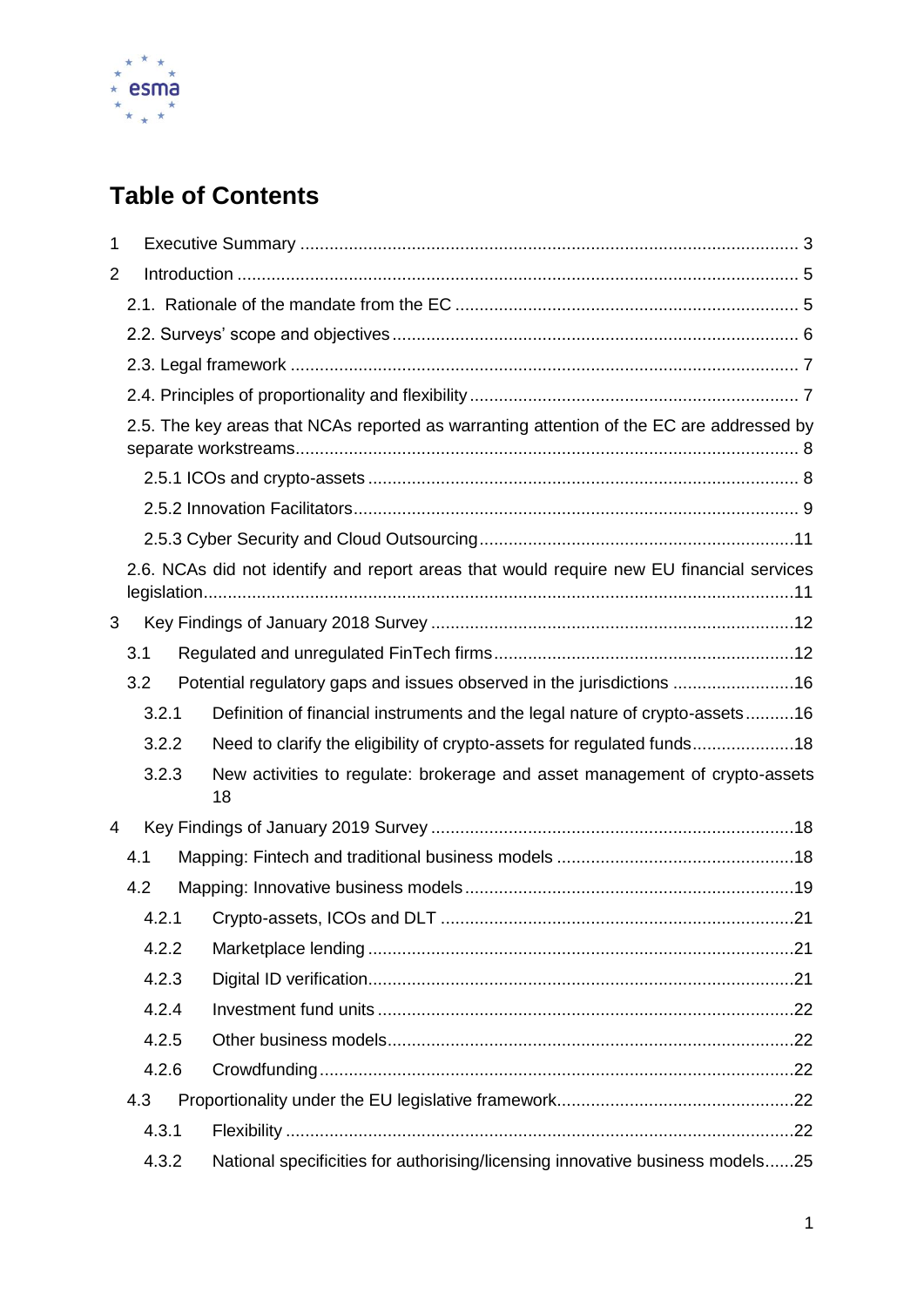

| 6   |  |                                  |
|-----|--|----------------------------------|
| 6.1 |  |                                  |
| 6.2 |  |                                  |
|     |  | 4.3.3<br>4.3.4<br>4.3.5<br>4.3.6 |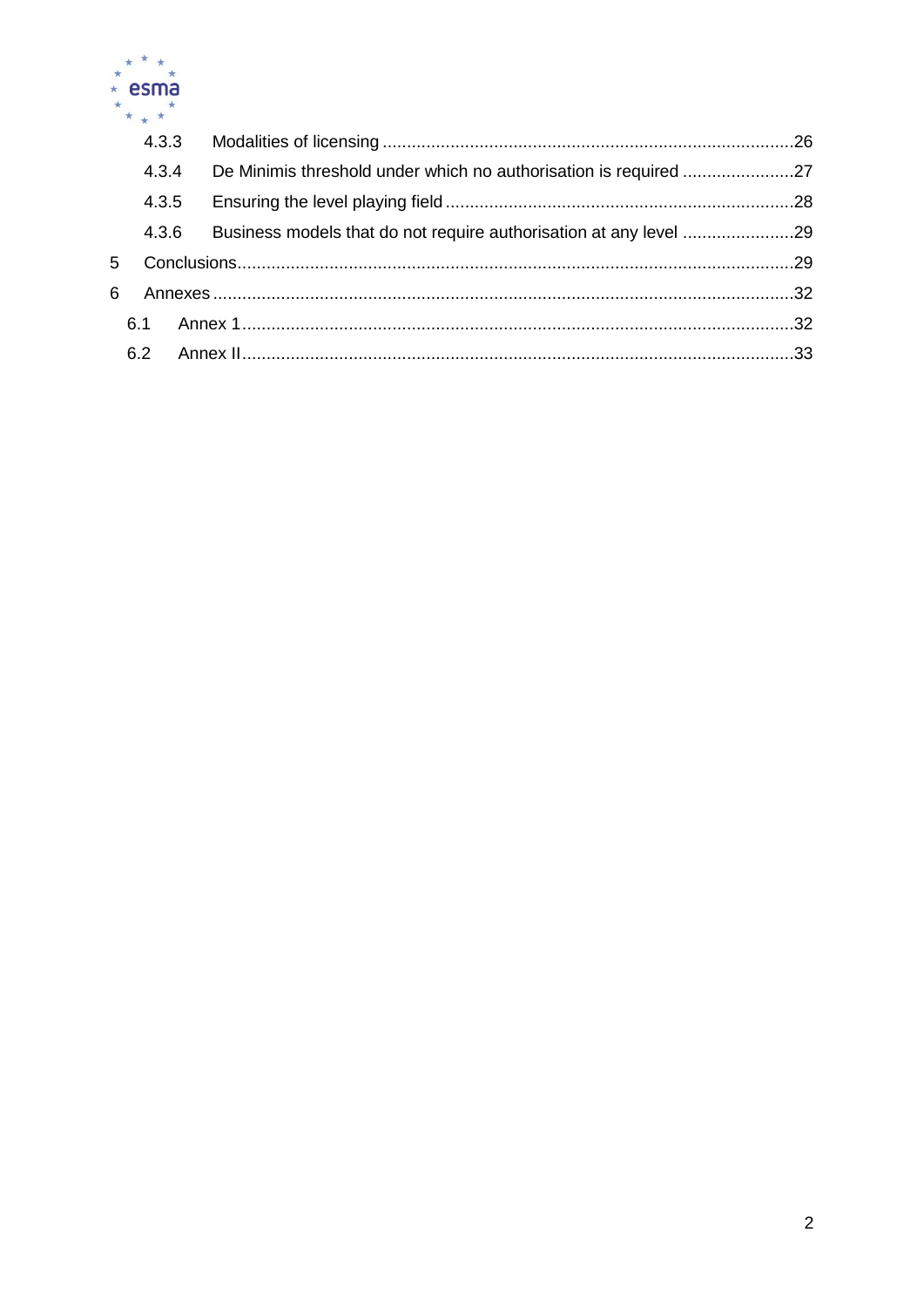

# <span id="page-3-0"></span>**1 Executive Summary**

This Report addresses one of the five action points of the European Commission ('EC') FinTech Action plan, namely ESMA's mandate 'to map current authorising and licensing approaches for innovative FinTech business models in Europe'.

ESMA conducted two Surveys to gather evidence from national competent authorities (NCAs) on the licensing regimes of FinTech firms in their jurisdictions. The first conducted in January 2018, sought to identify potential gaps and issues in the existing EU regulatory framework, assess how the existing national regimes diverge and, if identified, propose recommendations to adapt the EU legislation to the emerging innovations. The second, launched one year later attempted to identify the ways in which NCAs employed the concepts of 'proportionality' and 'flexibility' when licensing FinTech firms.

The Surveys confirmed that NCAs do not typically distinguish between FinTech and traditional business models in their authorising and licensing activities since they authorise a financial activity and not a technology. ESMA presents in this Report the key findings of the Surveys:

- 1. The primary area where regulatory gaps and issues have been identified by NCAs and where FinTech firms do not fit neatly within the existing rules is related to crypto- assets, ICOs and DLT. NCAs called for more clarity at the EU level with respect to the definition of financial instruments and the legal nature of crypto-assets. The NCAs' responses served to confirm ESMA's Crypto Asset Advice, that certain tokens are financial instruments and subject to the full attendant regulation, while those tokens that are not deemed financial instruments should be subject to some minimal level of regulation. ESMA continues to foster supervisory convergence on the topic of crypto assets across Member States.
- 2. The Surveys also identified the need for greater clarity around the governance and risk management processes associated with both cyber security and cloud outsourcing. The Joint ESA Advice on the need for legislative improvements relating to Information and Communication Technology risk management requirements in the European Union financial sector and the Joint ESA Advice on the costs and benefits of a coherent cyber resilience testing framework for significant market participants and infrastructures within the EU financial sector address many of these issues.
- 3. There are a direct link and interdependencies between the innovation facilitators and authorising approaches for innovative FinTech business models. Innovation facilitators play a central role in mapping approaches applied to FinTech and in identifying the areas where the legislation and licensing requirements need changes and adaptation. Moreover, innovation facilitators, especially regulatory sandboxes, may have an impact on the licensing regime for FinTechs and may allow for divergence from other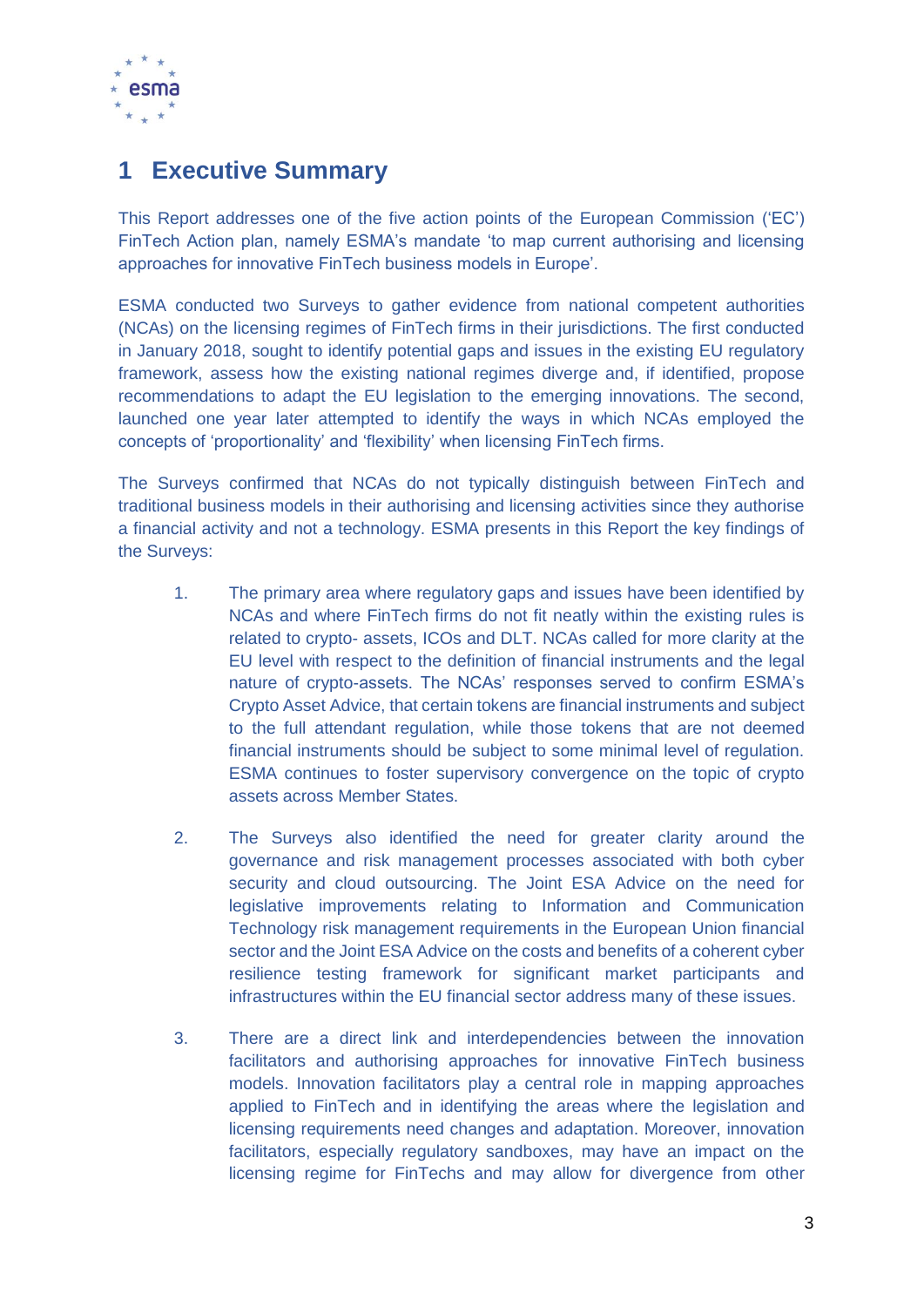

jurisdictions. In response, ESMA jointly with the EBA and EIOPA published the Report on FinTech: Regulatory Sandboxes and Innovation Hubs in January 2019. In addition, the European Forum of Innovation Facilitators established in April 2019 aims at fostering convergence in this area.

4. Further, there was the ongoing discussion as to the need for an EU wide holistic crowdfunding regime, in particular for crowdfunding based on non-MiFID II instruments. The regulation for crowdfunding service providers is under the scrutiny of the European Parliament and the Council and is expected to enable the level playing field for cross-border service providers.

Based on the evidence gathered, we conclude that at present most innovative business models can operate within the existing EU rules. Therefore, ESMA reiterates its conclusions made in the recent reports regarding crypto-assets/ICOs/DLT, cyber security and innovation facilitators, and does not put forward additional recommendations for changes in EU regulation at this stage, in line with the EBA and EIOPA conclusions in their respective reports. Nonetheless, further considerations may be needed to further adapt the EU legislative framework to emerging innovations.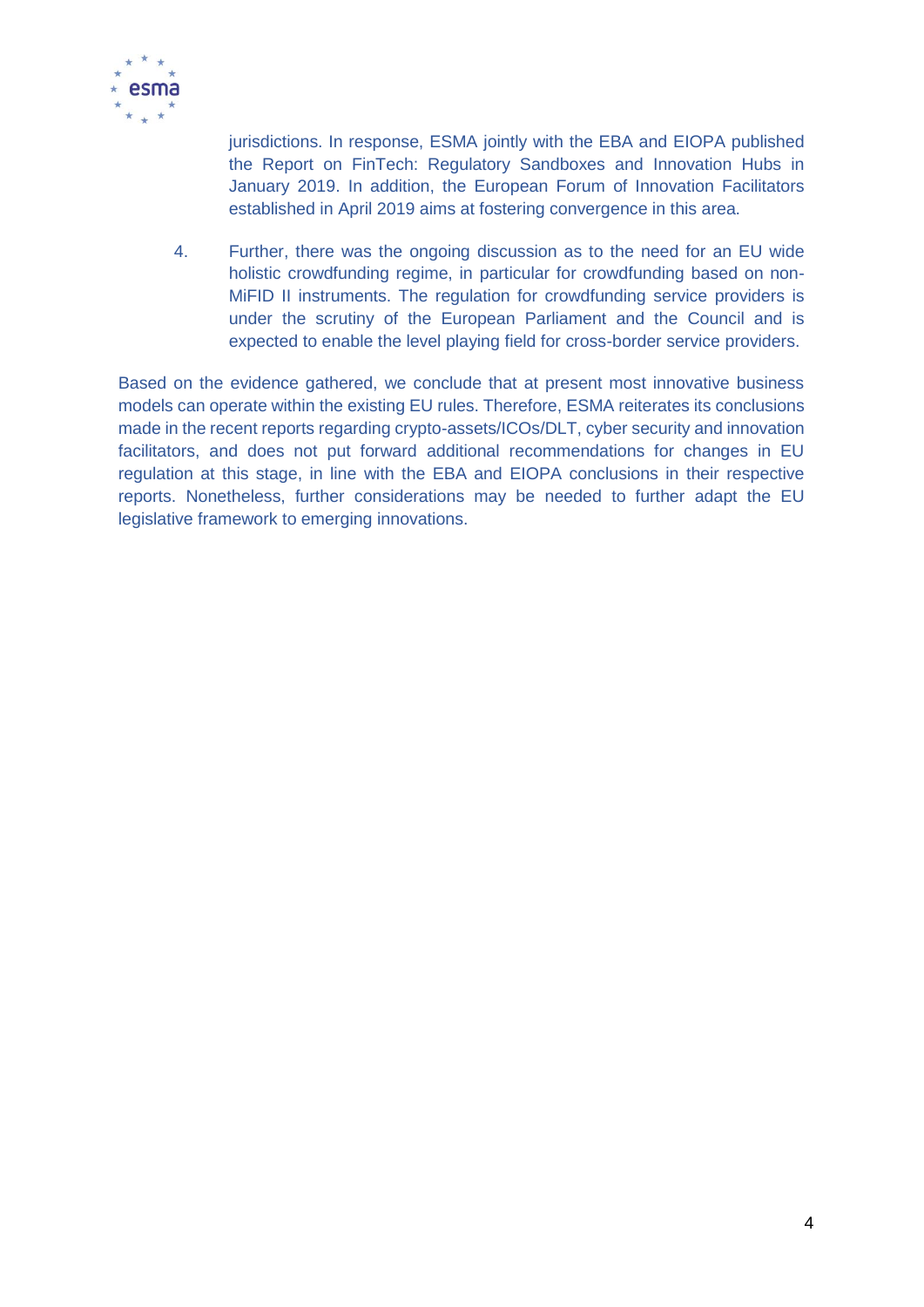

# <span id="page-5-0"></span>**2 Introduction**

- 1. To foster a more competitive and innovative European financial sector, in March 2018 the EC adopted the FinTech Action Plan. In this Plan the EC asked ESMA and the other ESAs to conduct several actions, one of which is to map current authorising and licensing approaches for innovative FinTech business models in MSs. This mandate includes exploring how NCAs apply proportionality and flexibility in the financial services legislation and presenting recommendations to the EC on any need to adapt EU financial services legislation.
- 2. This Report provides an overview of the work ESMA conducted in cooperation with NCAs to map and assess the licensing approaches, divergences in national licensing regimes and identify whether there is a need to adapt EU financial services legislation to emerging innovative business models.

## <span id="page-5-1"></span>**2.1. Rationale of the mandate from the EC**

- 3. The EC explains in the Action Plan the importance of identifying diverging licensing requirements that affect FinTech firms in the areas of ESA's supervision and regulation. In the financial services sector, firms are authorised and supervised based on their activities, services or products, regardless of whether they use traditional or innovative means to deliver those services. Firms can be authorised and regulated under EU or national law, or for some not be subject to any financial specific regulation. The purpose of the regulator is to establish uniform operating conditions enabling EU financial services firms that are duly authorised and supervised by their home MS to benefit from a European passport that would give these firms the possibility to scale-up into the entire EU Single Market. At present, it appears that most innovative business models operate under existing EU rules, given that the EU legislative framework provides room to apply proportionality in the authorisation process.
- 4. As in licensing regimes in general, in licensing innovative business models there are risks that supervisors may take different approaches to identify the applicable EU legislative framework and apply differing levels of proportionality. For new financial services that do not fall under the existing EU regulatory framework MSs can adopt bespoke regimes and these regimes may vary across MSs that in turn would hamper the development of a Single Market. Crowdfunding and crypto-assets/ICOs are examples of areas where a lack of a common EU framework may hinder service providers and investors.
- 5. To address these risks the EC requested the ESAs to map existing authorising approaches, and, if necessary, clarify the applicable EU legislative framework for financial services. The ESAs may also propose an EU framework to cover new innovative business models or provide guidance to national supervisors to ensure more convergence between national regulatory regimes, with the goal to enable innovative business models to scale-up across the EU through clear and consistent licensing requirements.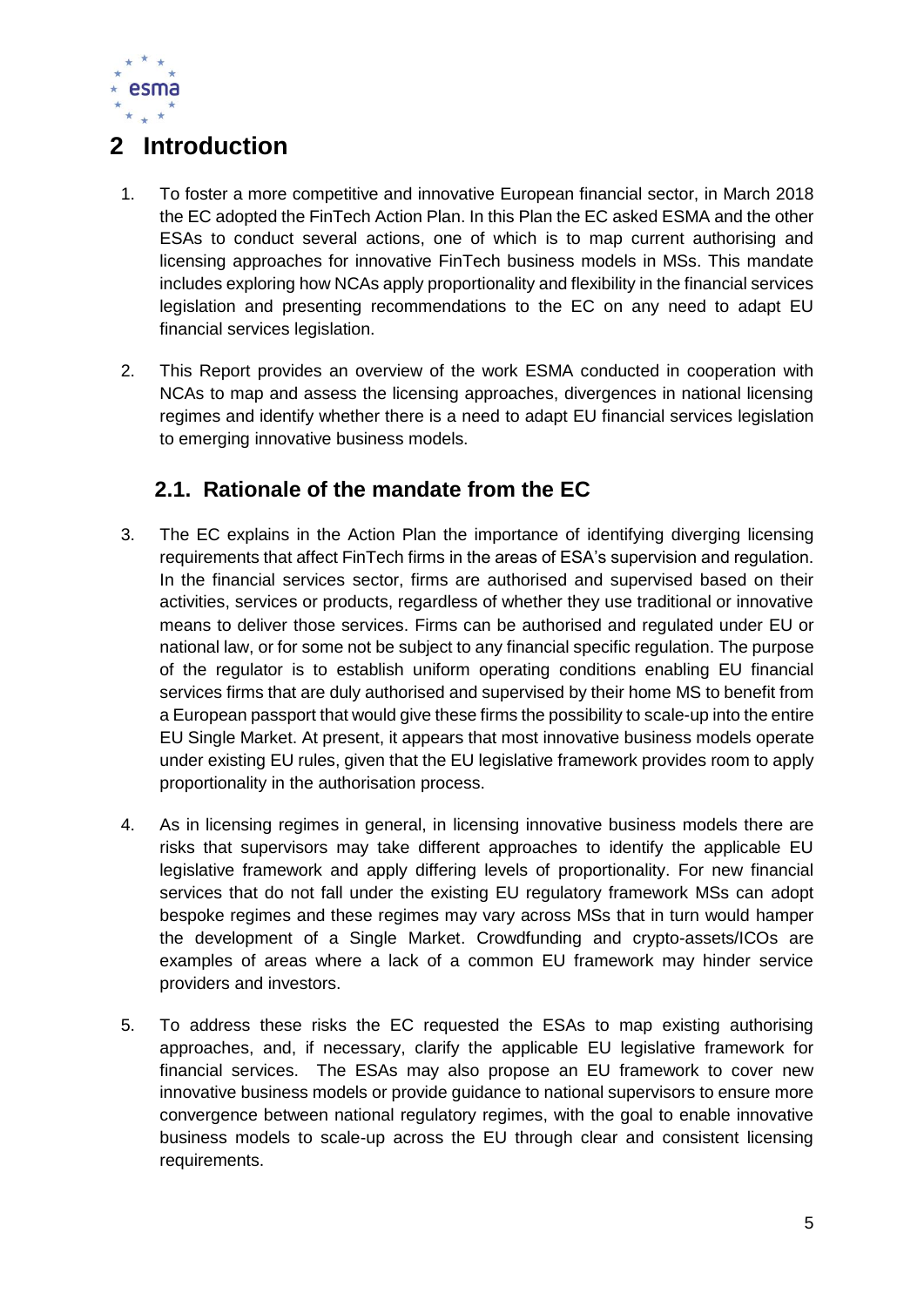

-

## <span id="page-6-0"></span>**2.2. Surveys' scope and objectives**

- 6. To accomplish the EC objectives, ESMA conducted two Surveys (in January 2018 and in January 2019) with the goal of collecting information from NCAs on the licensing regimes of FinTech firms in their jurisdictions, identify potential gaps and issues in the existing EU regulatory framework (gaps that would leave certain risks unaddressed or issues that would prevent those innovations to reach their full potential) and assess how the existing national regimes might diverge.
- 7. The first Survey was focused on collecting information from NCAs about the number and nature of regulated and unregulated FinTech firms in the MSs, how the business models of these FinTech firms fit within the existing rules and whether MSs considered any regulatory action at national level necessary to accommodate the business models of the firms (e.g. changes to the existing rules or bespoke rules). The second Survey was conducted one year later to update our knowledge about the FinTech market in MSs and clarify how the proportionality and flexibility in the financial services legislation are applied by national authorities. The Survey questions are provided respectively in Annexes 1 and 2.
- 8. In the Surveys ESMA used the FSB definition of FinTech 'technology-enabled innovation in financial services that could result in new business models, applications, processes or products with an associated material effect on the provision of financial services'<sup>1</sup>. The FSB organises FinTech activities into five categories of financial services, namely (i) payments, clearing and settlement, (ii) deposits, lending and capital raising, (iii) insurance, (iv) investment management and investor services and (v) market support.
- 9. In line with ESMA's mandate, the scope of the Surveys conducted was limited to those FinTech firms that provide the economic functions of (i) clearing and settlement, (ii) capital raising, (iii) investment management and investors services or (iv) market support, as defined by the FSB. Those firms that provide only the economic functions of deposits, lending, insurance or payment were excluded from the scope of the Survey to avoid overlap with the work of the EBA and EIOPA.
- 10. Crowdfunding platforms and robo-advisors were also excluded from the scope of the Survey given the work ESMA had previously done in these areas. For the second Survey ESMA noted that ICOs/Crypto-Assets were not in the scope of the Survey because they are addressed by a separate ESMA workstream and a dedicated ESMA led NCA task force. Nonetheless, the relevance and importance of crypto-assets, ICO and DLT issues was deemed of such urgency that MSs still provided comments on licensing of these activities.

<sup>&</sup>lt;sup>1</sup> [https://ec.europa.eu/info/publications/180308-action-plan-fintech\\_en](https://ec.europa.eu/info/publications/180308-action-plan-fintech_en) and FSB, 'Financial Stability Implications from FinTech', 27 June 2017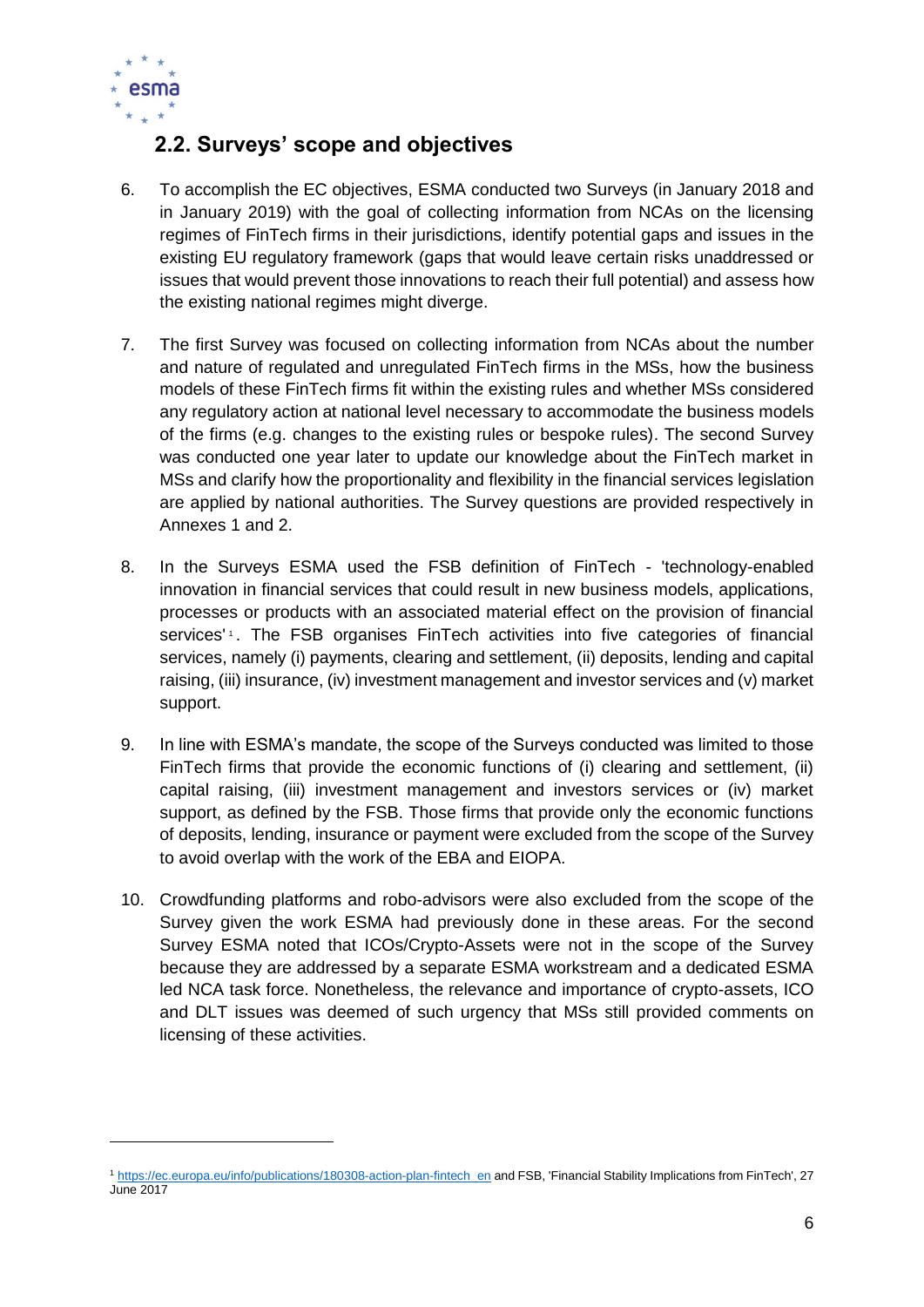

-

## <span id="page-7-0"></span>**2.3. Legal framework**

- 11. MiFID II sets out the applicable regime to the granting of authorisation to investment firms. In particular, Title II of Chapter I of MIFID II sets out the conditions and procedures for authorisation including requirements for authorisation, scope of authorisation, procedures for granting and refusing requests for authorisation, withdrawal of authorisations. Relevant provisions of the Directive have been further developed in Commission Delegated Regulation (EU) 2017/1943 and Commission Implementing Regulation (EU) 2017/1945. Both these Regulations are based on technical standards submitted by ESMA to the Commission. The MiFID II regime in this area is of maximum harmonisation and has entered into force on 3 January 2018.
- 12. In the area of investment management, Chapter II, Section 1 of Chapter III and Section 1 of Chapter V of the UCITS Directive as well as Chapter II of the AIFMD set out conditions and procedures for the authorisation of UCITS, UCITS management companies, self-managed UCITS investment companies, external AIFMs and internally managed AIF. This includes conditions for taking up business activities, the application procedures, conditions for granting authorisation, initial capital and own funds requirements as well as the rules relating to changes or withdrawal of authorisation. In this context, the UCITS/AIFMD authorisation regimes provide UCITS management companies and external AIFMs with the possibility to obtain the authorisation to provide the MiFID services listed under Article 6(3) of the UCITS Directive and Article 6(4) of the AIFMD. Moreover, Section 3 of Chapter 2 of the Commission Delegated Regulation (EU) 231/2013 includes Level 2 measures in relation to the additional own funds and professional indemnity insurance requirements set out in the AIFMD Level 1. These provisions are based on technical advice provided by ESMA to the European Commission (ESMA/2011/379).

## <span id="page-7-1"></span>**2.4. Principles of proportionality and flexibility**

- 13. The second Survey ESMA conducted was specifically focused on the application of principles of proportionality and flexibility. Both principles are broad concepts underpinning the functioning of the European Union. There are references to these principles in the EU legislation without a precise definition of these interdependent principles.
- 14. Article 5 (4) of the TFEU<sup>2</sup> specifies however that 'under the principle of proportionality, the content and form of Union action shall not exceed what is necessary to achieve the objectives of the Treaties'. In other words, the content and form of the action must be in keeping with the aim pursued. On the one hand, this principle prevents the unlimited use of legislative and administrative powers so that an administrative authority may only act to the extent that is needed to achieve its objectives. On the other hand, the principle

<sup>2</sup> the Treaty on the Functioning of the European Union, [https://eur-lex.europa.eu/legal](https://eur-lex.europa.eu/legal-content/EN/TXT/?uri=celex%3A12012E%2FTXT)[content/EN/TXT/?uri=celex%3A12012E%2FTXT](https://eur-lex.europa.eu/legal-content/EN/TXT/?uri=celex%3A12012E%2FTXT)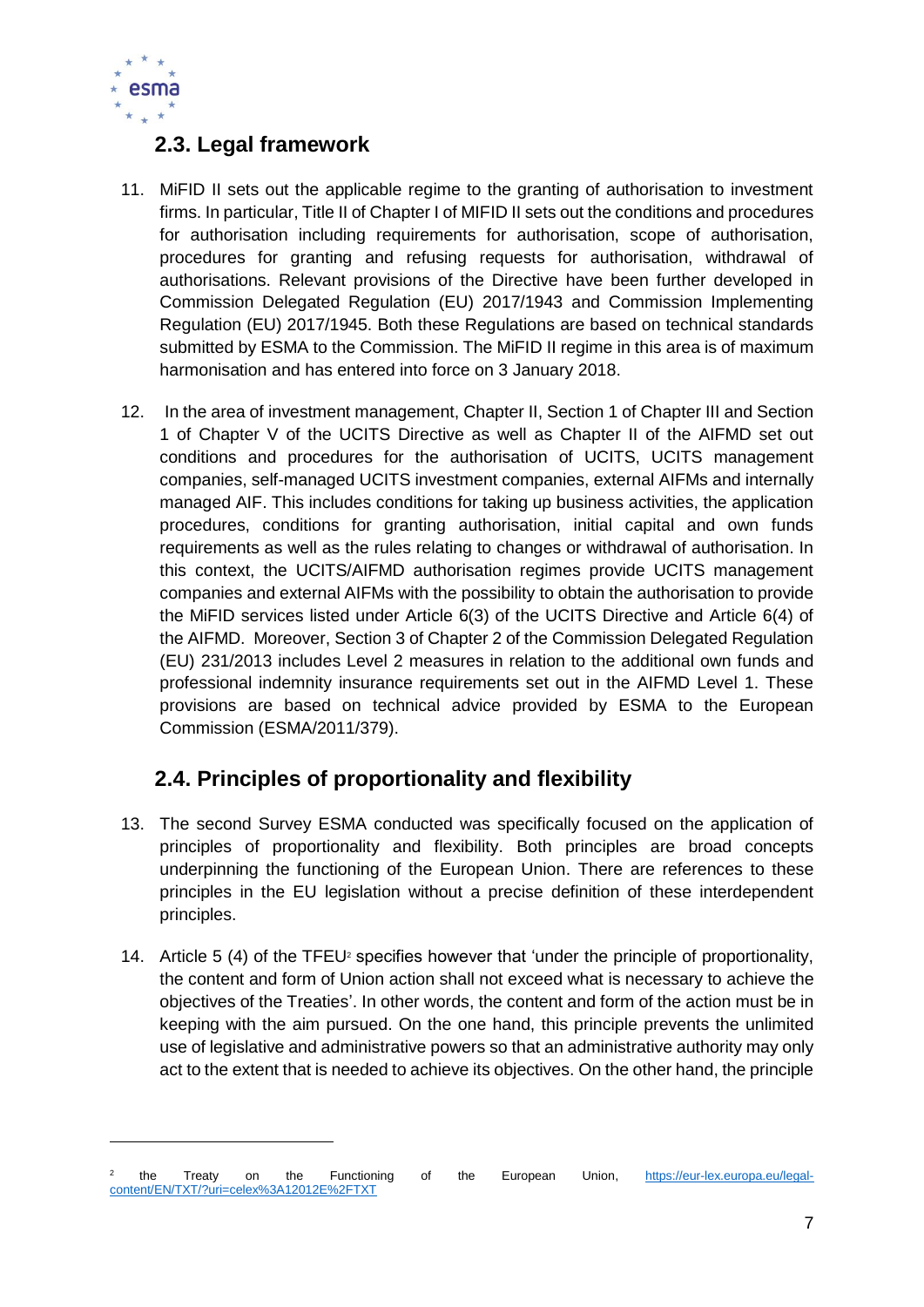

of proportionality doesn't imply allowing any entity to be exempt from its legal obligations but only to allow for their proportionate application.

- 15. Flexibility, in turn, allows MSs to consider unique aspects of individual FinTech models, as well as the risks they may introduce to consumers and the financial system, through authorization and supervision. However, across the MSs this discretion is based on common understanding and transposition of EU regulation and convergence towards its consistent implementation. It also means that when the EC and the co-legislators choose directives as the legislative instrument, they should ensure that enough consideration is given to the need for flexibility for national authorities regarding their implementation. More proportionate and less burdensome provisions provide MSs flexibility to take a proportionate approach to implement EU legislation designing regimes that would embrace emerging innovative models and consider unique national market conditions.
- 16. Typically, when describing proportionality as a general principle of EU law, a reference to Case C -62/14 Peter Gauweiler and Others v Deutscher Bundestag is made. It states that "the Union must always observe the principle of proportionality when exercising its competences deriving from the principle of conferral (Article 5(4) TEU)" 3 . In addition, it explains that "the principle of proportionality requires that acts of the EU institutions be appropriate for attaining the legitimate objectives pursued by the legislation at issue and do not go beyond what is necessary in order to achieve those objectives"<sup>4</sup> .
- 17. In the Surveys to NCAs, ESMA provided the above clarifications as to the principles of proportionality and flexibility to reach a common understanding of the objectives of the Survey by NCAs and collect relevant evidence.

## <span id="page-8-0"></span>**2.5. The key areas that NCAs reported as warranting attention of the EC are addressed by separate workstreams**

#### 2.5.1 ICOs and crypto-assets

1

<span id="page-8-1"></span>18. NCAs reported that FinTech firms in their jurisdictions are authorised for the financial services activity they are undertaking, regardless of the technology used. Therefore, NCAs do not usually distinguish in their authorising and licensing activities between the fintech business models and traditional business models. The overall approach to authorising and licensing FinTechs is in line with the approach that NCAs take in authorising and licensing any firm in financial services regardless of the use of an innovative technology. The evidence collected from the NCAs confirmed that most innovative business models could work under existing EU rules. Some caveats and

<sup>&</sup>lt;sup>3</sup> Para 161 of the Opinion advocate General Cruz Villalon [http://curia.europa.eu/juris/document/document.jsf?text=&docid=161370&pageIndex=0&doclang=en&mode=lst&dir=&occ=first&](http://curia.europa.eu/juris/document/document.jsf?text=&docid=161370&pageIndex=0&doclang=en&mode=lst&dir=&occ=first&part=1&cid=1034301) [part=1&cid=1034301](http://curia.europa.eu/juris/document/document.jsf?text=&docid=161370&pageIndex=0&doclang=en&mode=lst&dir=&occ=first&part=1&cid=1034301) Para 67 of the Judgment of the Court [https://eur-lex.europa.eu/legal](https://eur-lex.europa.eu/legal-content/EN/TXT/PDF/?uri=CELEX:62014CJ0062&from=EN)[content/EN/TXT/PDF/?uri=CELEX:62014CJ0062&from=EN](https://eur-lex.europa.eu/legal-content/EN/TXT/PDF/?uri=CELEX:62014CJ0062&from=EN)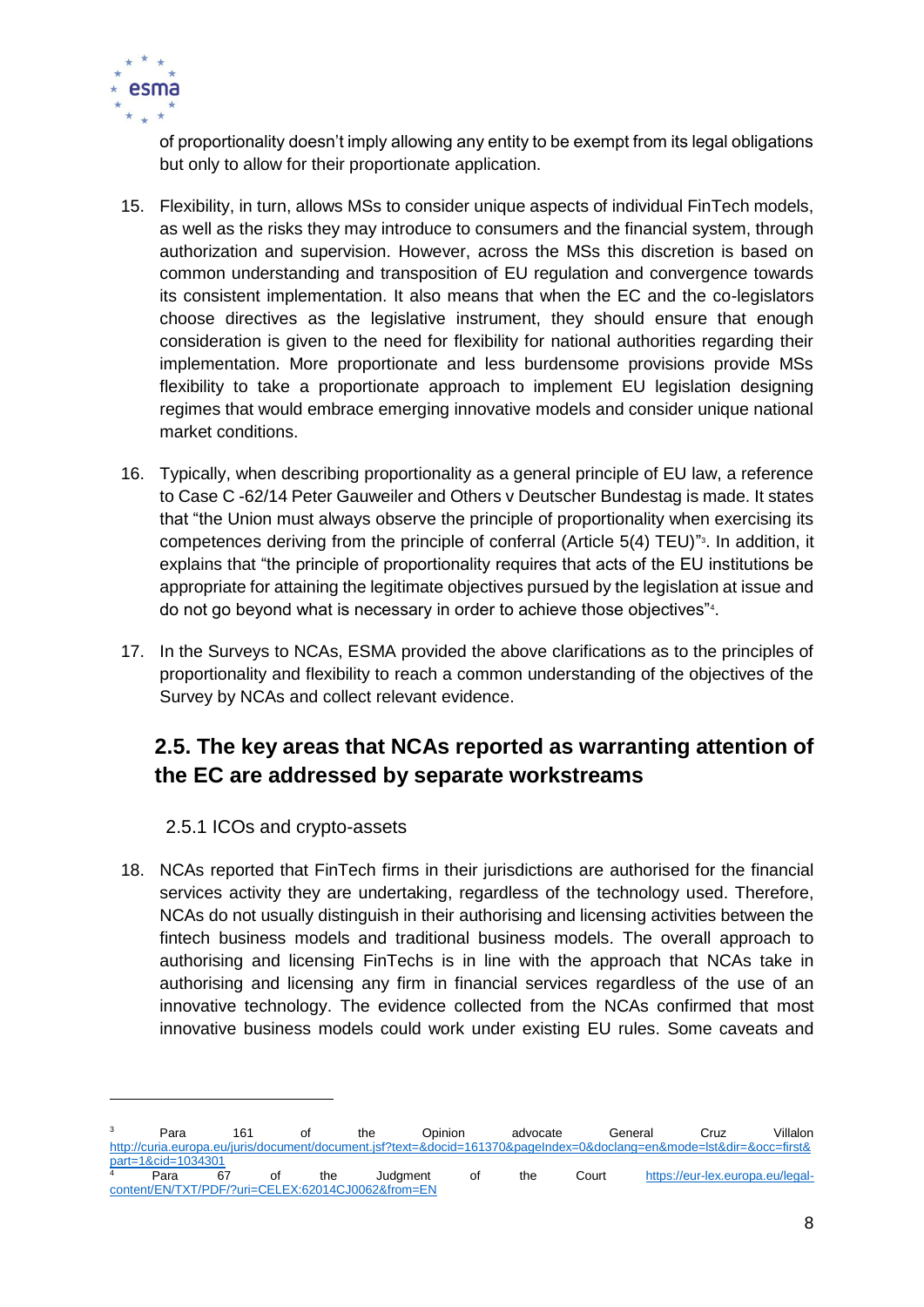

1

observations are further developed in the Report including the following three statements.

- 19. First, almost all NCAs in their responses referred to the area of crypto-assets and ICOs as the areas that need to be addressed at the EU level. NCAs reported the lack of clarity with respect to the definition of financial instruments and the legal nature of cryptoassets and related activities. A timely and coherent response from the EC to the uncertainties in the crypto area could prevent divergencies in national regimes and favour a consistent approach across MSs.
- 20. To address concerns and issues related to crypto-assets and ICOs and to coordinate this work ESMA established an ICO/Crypto-Asset Task Force under the Financial Innovations Standing Committee at the beginning of 2018. Furthermore, in January 2019, ESMA published an Advice on ICOs and crypto-assets to the EU institutions<sup>5</sup>. The Advice sets out the issues that exist in the current EU regulatory framework when applied to crypto-assets and advises the EU legislators to consider and, if relevant, address these issues. In particular, the Advice discusses the circumstances under which crypto-assets may qualify as financial instruments and the challenges that arise when applying the existing rules to these novel instruments. It also highlights the need for a bespoke regime when crypto-assets do not qualify as financial instruments.

#### 2.5.2 Innovation Facilitators

- <span id="page-9-0"></span>21. Second, the evidence gathered from NCAs confirmed that FinTech presents opportunities and challenges for regulatory compliance and supervision. Striking the balance between fostering the scaling up of innovation and ensuring a high level of consumer and investor protection together with the resilience and the integrity of the financial system is a challenge. The FinTech business models scale-up very quickly and regulators and supervisors need to understand their nature, map and assess opportunities and risks, authorise and supervise their activities under the existing regulatory framework while ensuring a level playing field and how best to allocate resources.
- 22. To gain experience in this field and to respond efficiently to the challenge of promoting innovation, the majority of NCAs have established innovation facilitators in the form of innovation hubs and in several cases regulatory sandboxes. These initiatives are designed to promote greater engagement between competent authorities and firms with regard to financial innovations: to support firms in understanding the regulatory and supervisory expectations and, at the same time, to increase the knowledge of competent authorities about innovations and the opportunities and risks posed.
- 23. The innovation facilitators collect questions from FinTech firms relative to the application of regulatory and supervisory requirements to innovative business models, financial products, services and delivery mechanisms. The innovation facilitators provide firms with non-binding guidance on the regulatory boundaries of their proposed business

<sup>5</sup> [https://www.esma.europa.eu/sites/default/files/library/esma50-157-1391\\_crypto\\_advice.pdf](https://www.esma.europa.eu/sites/default/files/library/esma50-157-1391_crypto_advice.pdf)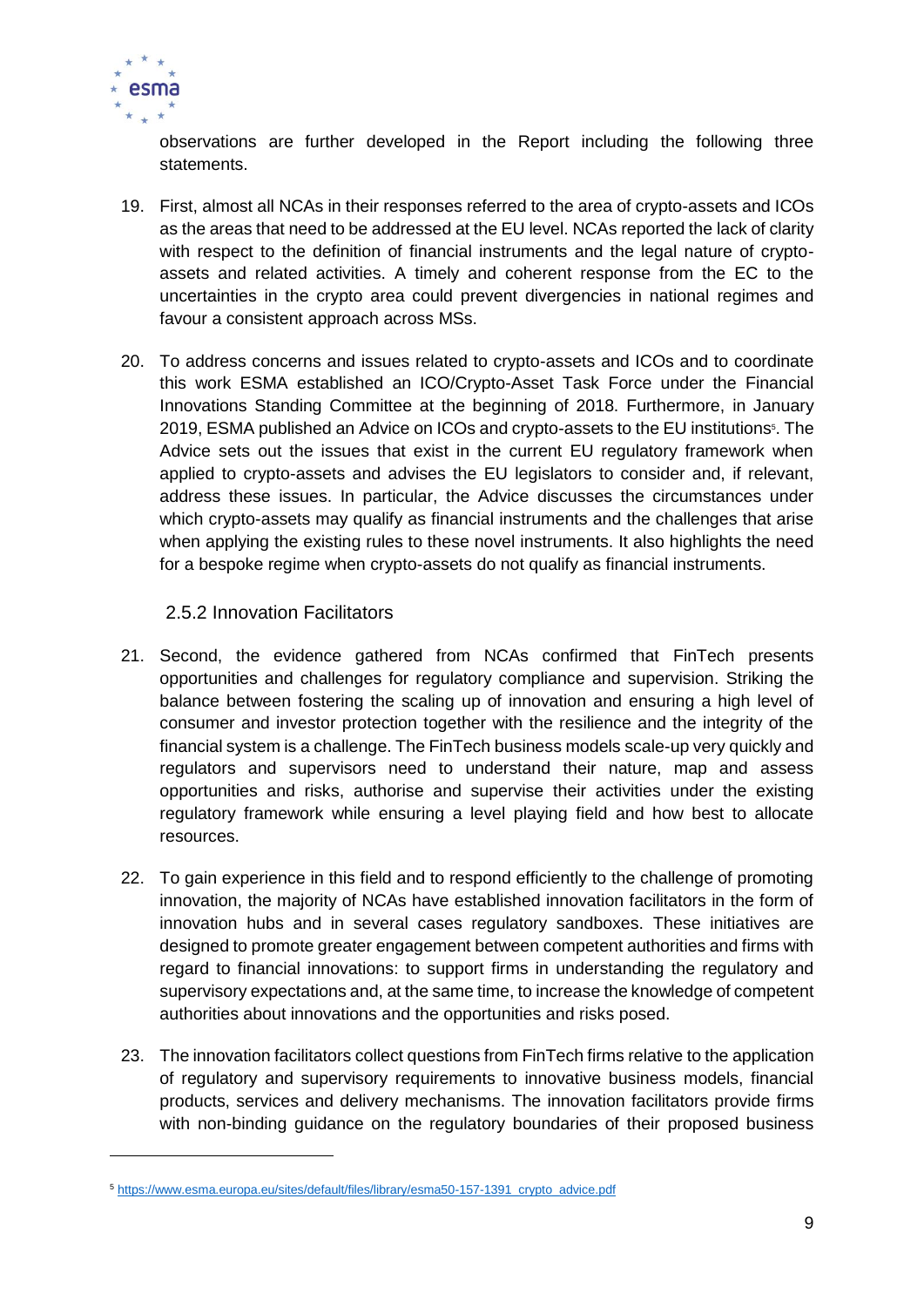

-

models, including aspects relating to the regulatory perimeter (specifically, whether the proposition would include regulated activities for which authorisation is required). Once this information is gathered, the innovation facilitators play a central role in mapping approaches applied to FinTech and in identifying the areas where the legislation and licensing requirements need changes and adaptation and where national regimes can diverge.

- 24. Alongside innovation hubs, some MSs also operate 'sandboxes'. Sandboxes provide a framework which enables NCAs to provide regulatory clarity that certain FinTech firms need to develop and test their propositions before embarking on a full market launch. As well as providing regulatory feedback on a firm's technology and business model, sandboxes provide a monitored space in which authorities and firms can better understand opportunities and risks that selected innovations present and their regulatory treatment. The process involves a testing phase to assess the viability of proposed innovations, in terms of application and compliance with regulatory and supervisory requirements. Sandboxes may also involve the use of legally supported discretion by the relevant supervisor (depending on the relevant applicable EU and national law), while observing the baseline assumption that firms are required to comply with all relevant rules applicable to the activity they are undertaking. The intended result is that FinTech firms may find it easier to identify, and demonstrate compliance with, the regulatory requirements applicable to them in a jurisdiction that operates a regulatory sandbox or innovation facilitator than in one that does not.
- 25. It is worthwhile noting that a recent study conducted on the sandbox of the UK FCA $\epsilon$ concluded that the sandbox can become a device that influences both the regulation and the business models of FinTech. The study explains how the FCA establishes cooperation with the sandbox firms, enabling the FCA to provide regulatory feedback on technology and business models. The study also considers the effects in a jurisdiction that has established a sandbox compared to other jurisdictions, in terms of regulatory cooperation between the regulator and FinTech firms accepted into a sandbox.
- 26. These experiences stress the link between the FinTech licensing regime and innovation facilitators. ESMA jointly with the EBA and EIOPA conducted a study of innovation facilitators and submitted to the EC the Report on FinTech: Regulatory Sandboxes and Innovation Hubs<sup>7</sup>. Furthermore, the EC in cooperation with the ESAs established a European network of innovation facilitators (European forum for innovation facilitators) that is intended to provide a platform for supervisors to share their experiences from engagement with firms through innovation facilitators, to share technological expertise, and to reach common views on the regulatory and supervisory treatment of innovative products, services and business models, overall boosting bilateral and multilateral coordination. The network is intended to benefit both competent authorities and firms in

<sup>&</sup>lt;sup>6</sup> Renato Mangano "Recent developments: The Sandbox of the UK Financial Conduct Authority as Win-Win Regulatory Device? / Banking and Finance Law Review, Volume 34, Number 1 (December 2018)

<sup>&</sup>lt;sup>7</sup> [https://www.esma.europa.eu/sites/default/files/library/jc\\_2018\\_74\\_joint\\_report\\_on\\_regulatory\\_sandboxes\\_and\\_innovation\\_hub](https://www.esma.europa.eu/sites/default/files/library/jc_2018_74_joint_report_on_regulatory_sandboxes_and_innovation_hubs.pdf) [s.pdf](https://www.esma.europa.eu/sites/default/files/library/jc_2018_74_joint_report_on_regulatory_sandboxes_and_innovation_hubs.pdf)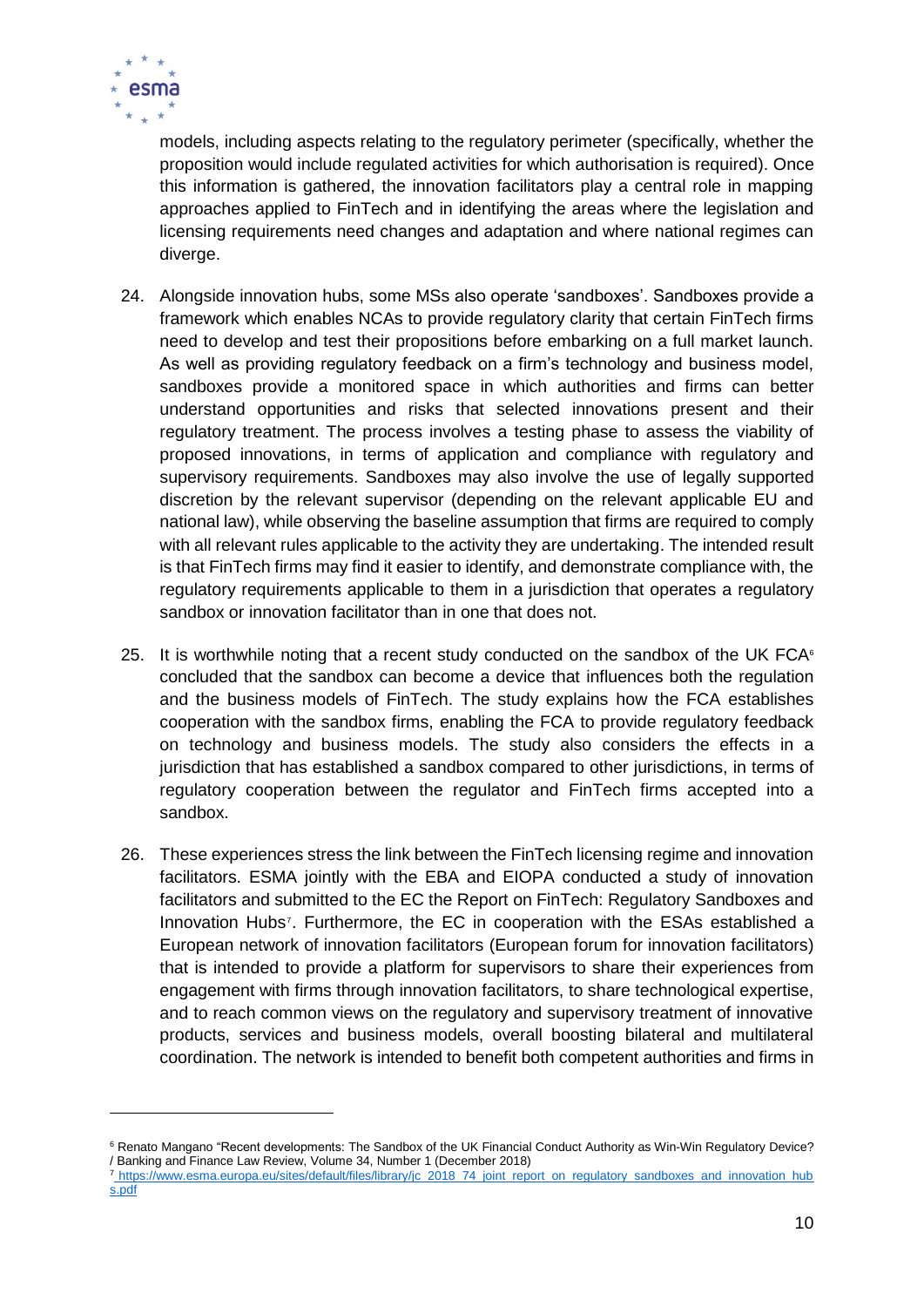

-

fostering a common supervisory response to technological innovations in the financial sector.

27. As innovation facilitators have been addressed in the Regulatory Sandboxes and Innovation Hubs Report and further work is planned to be conducted through the European forum for innovation facilitators, the present Report will not focus further on innovation facilitators while recognising the direct link and interdependencies between the innovation facilitators and authorising approaches for innovative FinTech business models.

#### 2.5.3 Cyber Security and Cloud Outsourcing

- <span id="page-11-0"></span>28. Third, several NCAs referred in their responses to cyber security risks underlining FinTech business models and risks related to cloud outsourcing and called for prescriptive provisions addressing these risks at the EU level.
- 29. Under the Fintech Action Plan ESMA undertakes several initiatives in the areas of cloud services and cyber resilience. In cooperation with the EBA and EIOPA, in April 2019 ESMA published two Joint Advices: 1) on the need for legislative improvements relating to Information and Communication Technology risk management requirements in the European Union financial sector; and 2) on the costs and benefits of a coherent cyber resilience testing framework for significant market participants and infrastructures within the EU financial sector<sup>®</sup>.

## <span id="page-11-1"></span>**2.6. NCAs did not identify and report areas that would require new EU financial services legislation**

- 30. Based on the results of the Surveys described further in the Report and considering the links with separate workstreams (crypto/DLT, innovation facilitators and cyber security/cloud outsourcing), ESMA presents in this Report the key findings and analyses conducted and concludes that no additional regulatory gaps that would require new EU financial services legislation have been identified. This is in line with the EBA and EIOPA conclusions. Nevertheless, some NCAs have identified the areas where further examination is needed, such as the proportionality of MiFID II provisions, especially with regards to the licensing requirements for small-scale trading platforms which to date would fall under the definition of "multilateral system" and would therefore need to be licensed as a regulated market, a MTF or an OTF.
	- $\circ$  full cost-benefit analysis should be included in the final report so that the Commission has the full context against which our advice is made in one document.
- Feedback statements should provide an analysis of responses to the previous stage of the consultation process. They should normally be neutral. Any views we have on developing

<sup>&</sup>lt;sup>8</sup> Both papers are available at [https://www.esma.europa.eu/press-news/esma-news/esas-publish-joint-advice-information-and](https://www.esma.europa.eu/press-news/esma-news/esas-publish-joint-advice-information-and-communication-technology-risk)[communication-technology-risk](https://www.esma.europa.eu/press-news/esma-news/esas-publish-joint-advice-information-and-communication-technology-risk)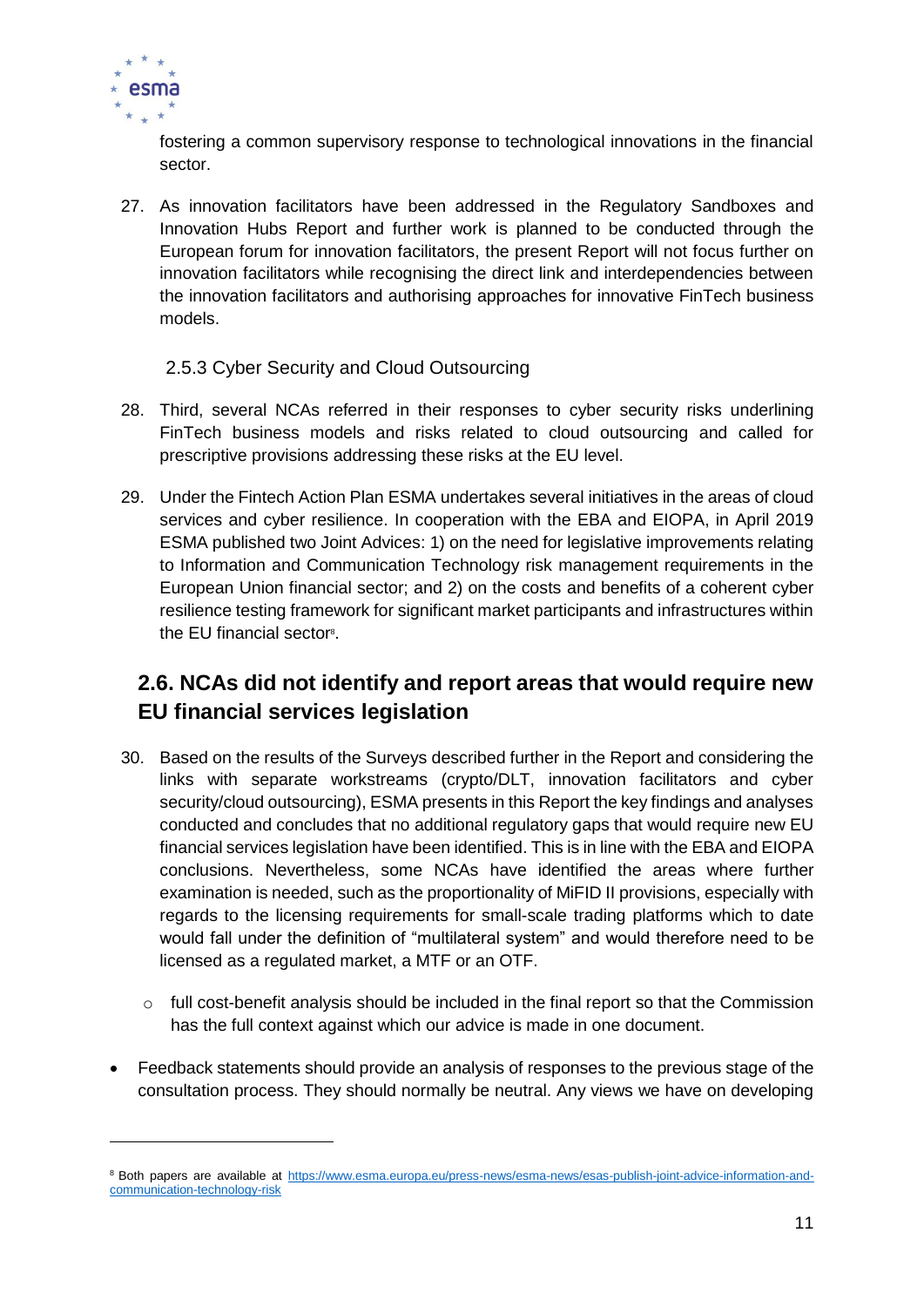

the technical proposals or advice should normally be contained in a discussion or consultation paper.

# <span id="page-12-0"></span>**3 Key Findings of January 2018 Survey**

- 31. In January 2018 ESMA launched a Survey with the objective to compile information on the licensing regimes of EU FinTech firms and to identify potential gaps and issues in the existing EU regulatory framework, e.g. gaps that would leave FinTech-related risks unaddressed or issues that would prevent those innovations to reach their full potential.
- 32. The Survey was divided into three parts. In Part I, NCAs were asked to identify the number of regulated and unregulated FinTech firms in their jurisdiction (by economic function, the innovations they employed, and legal regime applied). Part II asked for information on potential regulatory gaps and issues observed in their jurisdictions and if NCAs identified instances, where FinTech firms do not fit easily within the existing rules. NCAs were asked to differentiate between regulated and unregulated FinTech firms, and to provide information on where FinTech firms may fall outside of the regulated space and whether there are any regulatory impediments or gaps. Finally, in Part 3, NCAs were asked to provide details, if applicable, on any regulatory action taken in their jurisdiction with respect to FinTech firms.
- 33. ESMA addressed the Survey to the NCAs of 31 countries (MSs and three EFTA countries) in January 2018 and by March 2018 collected 29 answers. Of that number five NCAs reported they had no FinTech firms within the scope of the Survey or did not have reliable data on them. In July-August 2018 ESMA conducted several conference calls with a number of NCAs to clarify their responses to the Survey, update the collected information and gain a better understanding of existing practices in the MS.

## <span id="page-12-1"></span>**3.1 Regulated and unregulated FinTech firms**

- 34. NCAs reported a total of 308 regulated and 328 unregulated FinTech firms. These figures do not include the UK, which at the time estimated the number of FinTech companies in its jurisdiction to be more than 1600. NCAs appear to count differently their regulated FinTech firms because they typically do not hold an internal definition of the term and do not regulate FinTech as such, but the financial activity the firms provide. Moreover, FinTech is only one area of innovation that NCAs supervise and regulate.
- 35. While some NCAs count incumbent firms undertaking FinTech activities as FinTech firms, for other NCAs such incumbents would not be considered as FinTechs. Many NCAs highlighted that the data on the number of unregulated FinTech firms in their jurisdictions cannot be reported because such firms remain outside the perimeter of their supervision. As such the number of unregulated firms is most likely understated. For example, one NCA reported the number of unregulated firms in their jurisdiction (250 out of all 328 unregulated firms reported by all NCAs) based on the number of inquiries that the NCA received on FinTech activities.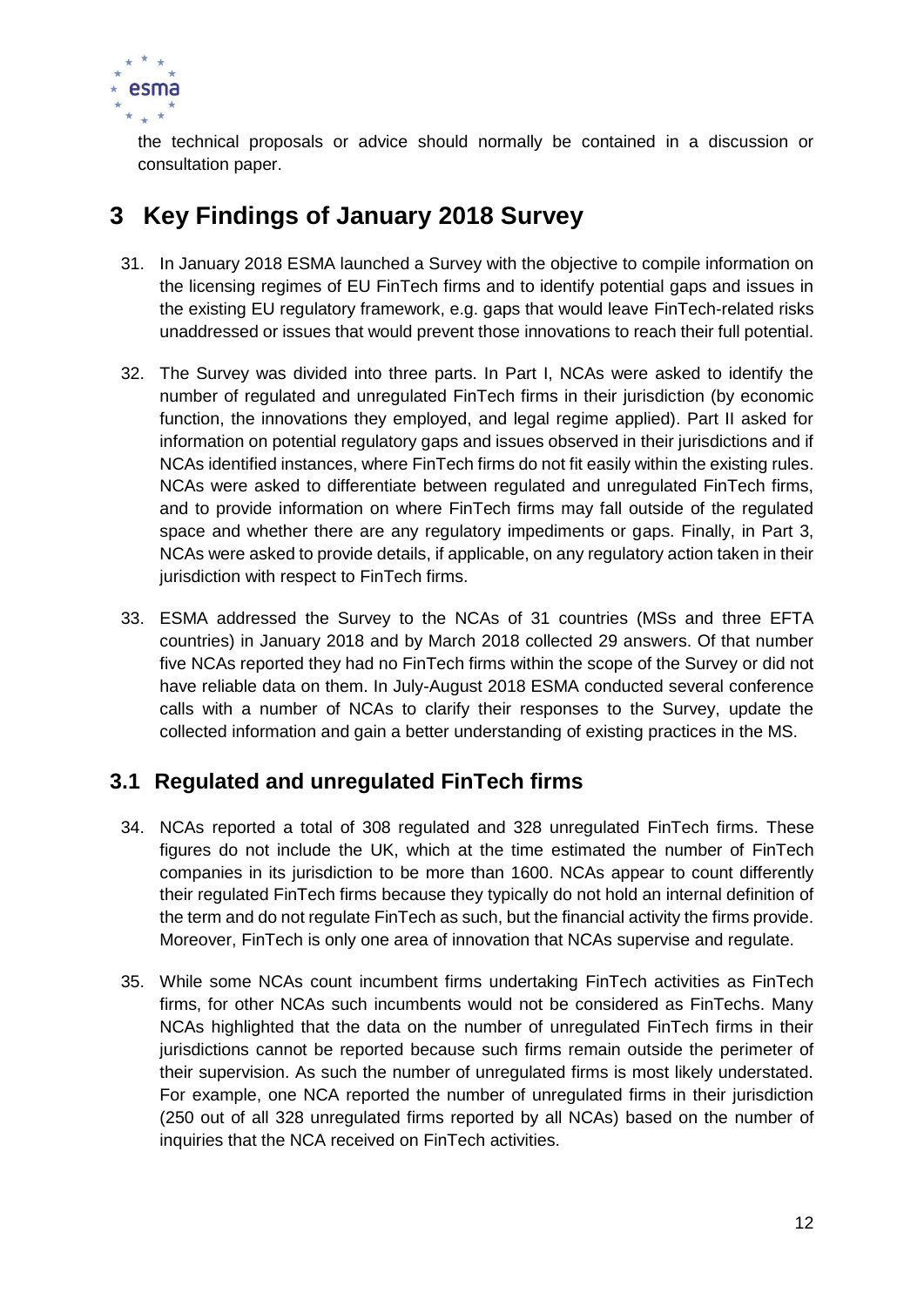

- 36. Therefore, the major challenge we found in comparing the number of regulated and unregulated FinTech firms reported is the different approaches NCAs take to monitor the market, and to define and calculate the number of FinTech. Therefore, the number of FinTech firms and the following charts should be interpreted as estimates.
- 37. As to unregulated firms, NCAs were asked to provide an estimated number of such firms in their jurisdictions. Many of the NCAs reported that most of the unregulated companies in their jurisdictions operate in the crypto space such as exchange platforms, Virtual Currency (VC) brokers and firms raising capital through ICOs.
- 38. As for regulated firms, NCAs were asked to report the number by type of innovation used: on-line platforms, DLT, big data, application programme interfaces and others. NCAs reported that the most used innovative business model by regulated FinTech firms in their jurisdictions is online platforms (43.87%) followed by Cloud Computing (22.92%) and Application Programme Interfaces (APIs) (17.28%). As for "other" models, NCAs reported digital portfolio management, tools for algorithmic trading, digital ID verification, predictive/descriptive/prescriptive analytics, algorithmic trading tools and others. It should be noted that there is no standard definition of each of these innovations, so FinTech firms can combine different elements of these differing innovations. It also means that the same firm might have been reported under more than one innovation business model (Figure 1).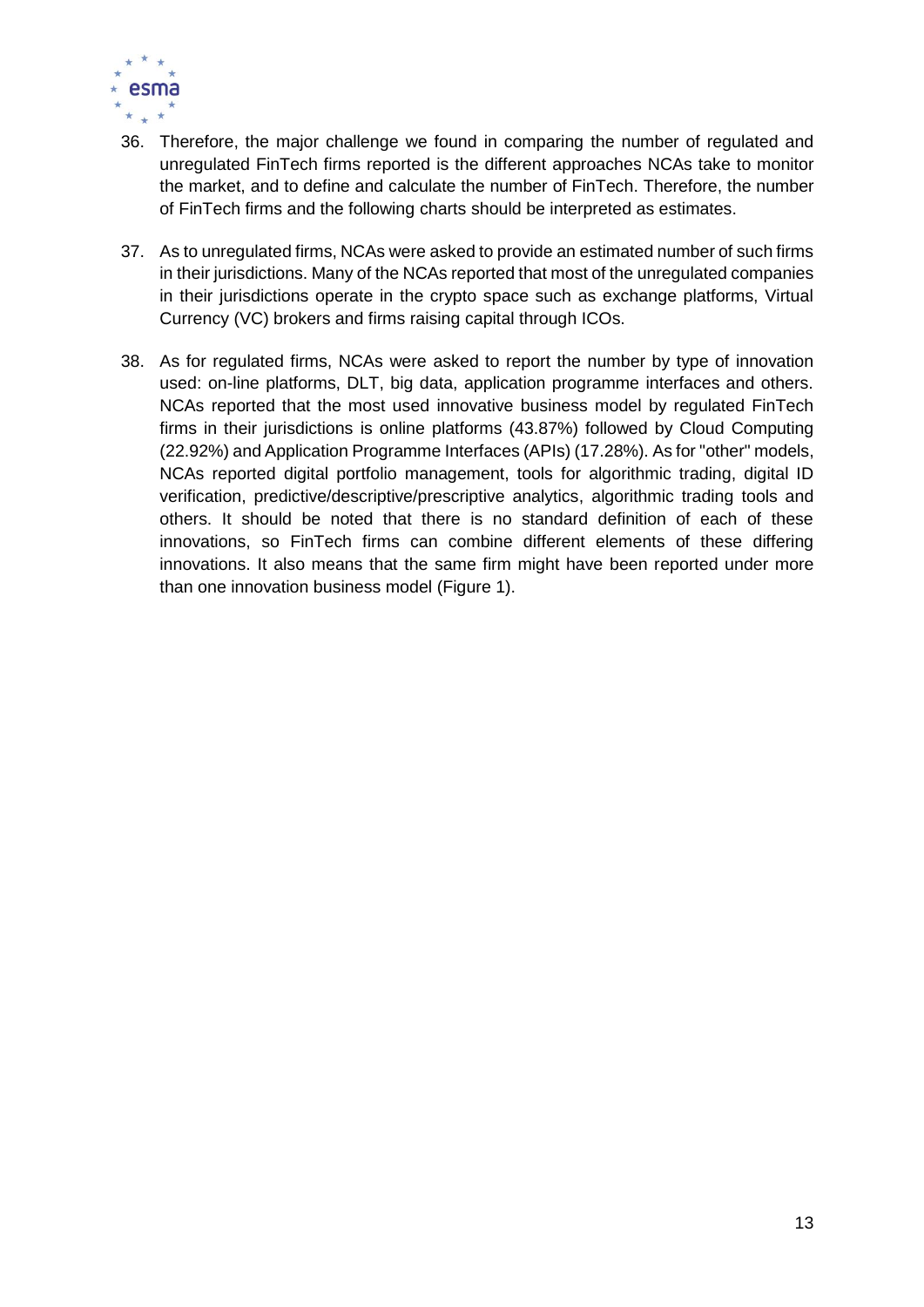

F.1. 2018 FinTech Licensing Regimes Survey

**Innovations used by the regulated FinTech firms in NCAs jurisdictions.**



Note: Share of the innovation used by the (308) regulated firms reported by the NCAs in the survey, %. 'Other' includes digital portfolio management, tools for algorithmic trading, digital ID verification, predictive/descriptive/prescriptive analytics, algorithmic trading tools. Sources: 2018 Fintech Survey, ESMA.

39. With reference to the type of authorisation granted (i.e. how many of them were authorised as investment firms within the scope of MiFID, UCITS managers, alternative investment fund managers (AIFM), central securities depositories (CSD), central counterparties (CCP) or other types) , NCAs reported that one half of all regulated firms are authorised as MiFID investment firms, followed by firms operating within the scope of MiFID Article 3 exemption (12.38%). One NCA reported that 86 firms out of the total number of regulated firms in its jurisdiction (94) are technology providers that do not need a regulatory license. Other NCAs also commented that many FinTech firms in their jurisdictions provide technology services to regulated firms while are not in themselves undertaking any regulated financial services business and therefore not needing licenses. The regulatory responsibility remains with the companies to which the technology services are provided. Some NCAs argued that the EC might consider whether these technology providing companies should be somehow regulated but didn't develop their proposals (Figure 2).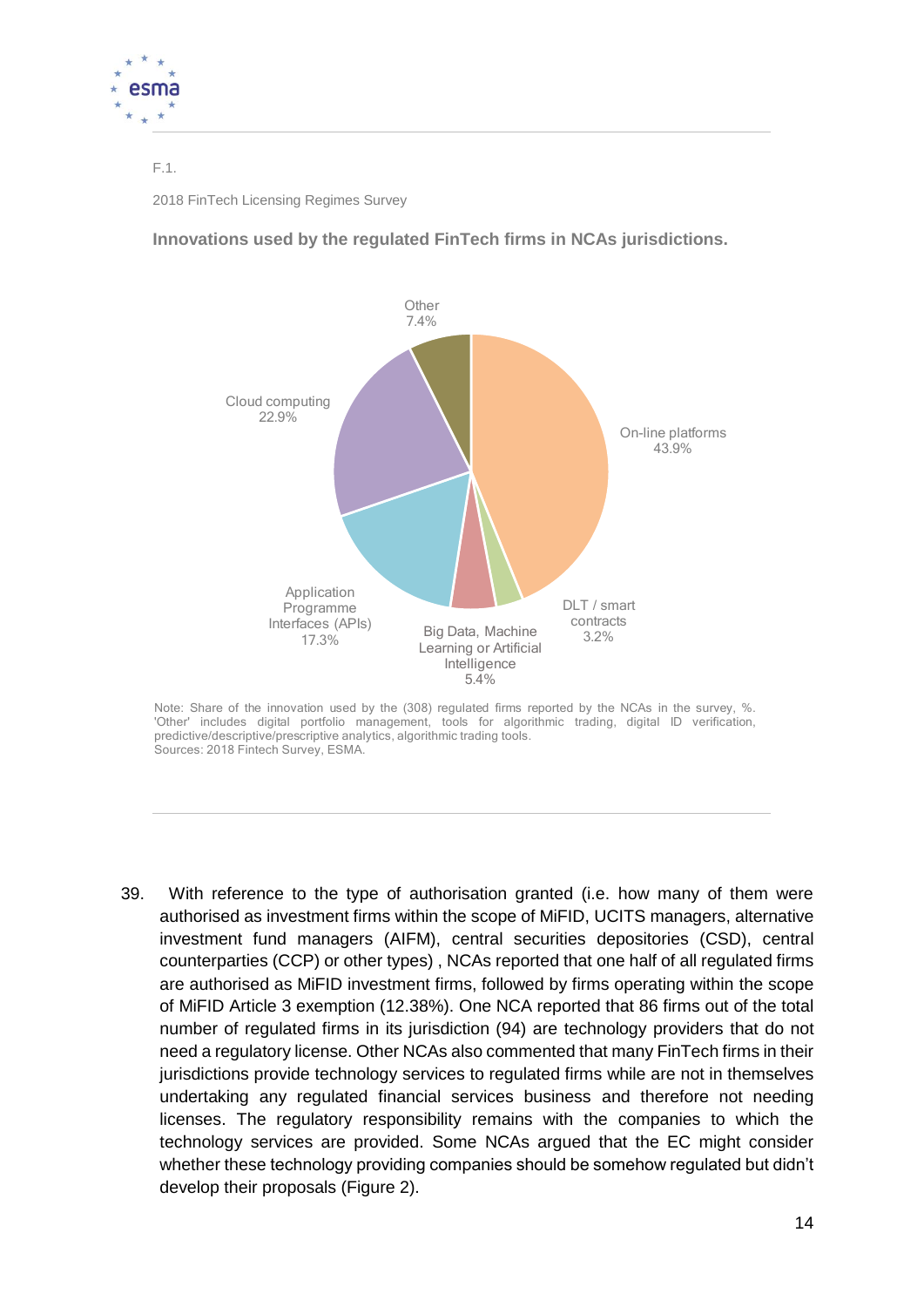

#### F.2.

2018 FinTech Licensing Regimes Survey

**Type of authorisation held by the regulated FinTech firms in NCAs jurisdictions.**



40. Concerning the economic function provided by the regulated firms (capital raising, investment management etc.), NCAs reported that the majority (69.52%) in their jurisdictions provide investment management or investor services. There are fewer companies that do market support (18.22%), capital raising (2.23%) and clearing and settlement services (1%). Some NCAs reported "other" economic functions (9.29%), e.g. Insure Tech (App-based insurance services providers), RegTech firms providing compliance, cybersecurity, etc (Figure 3).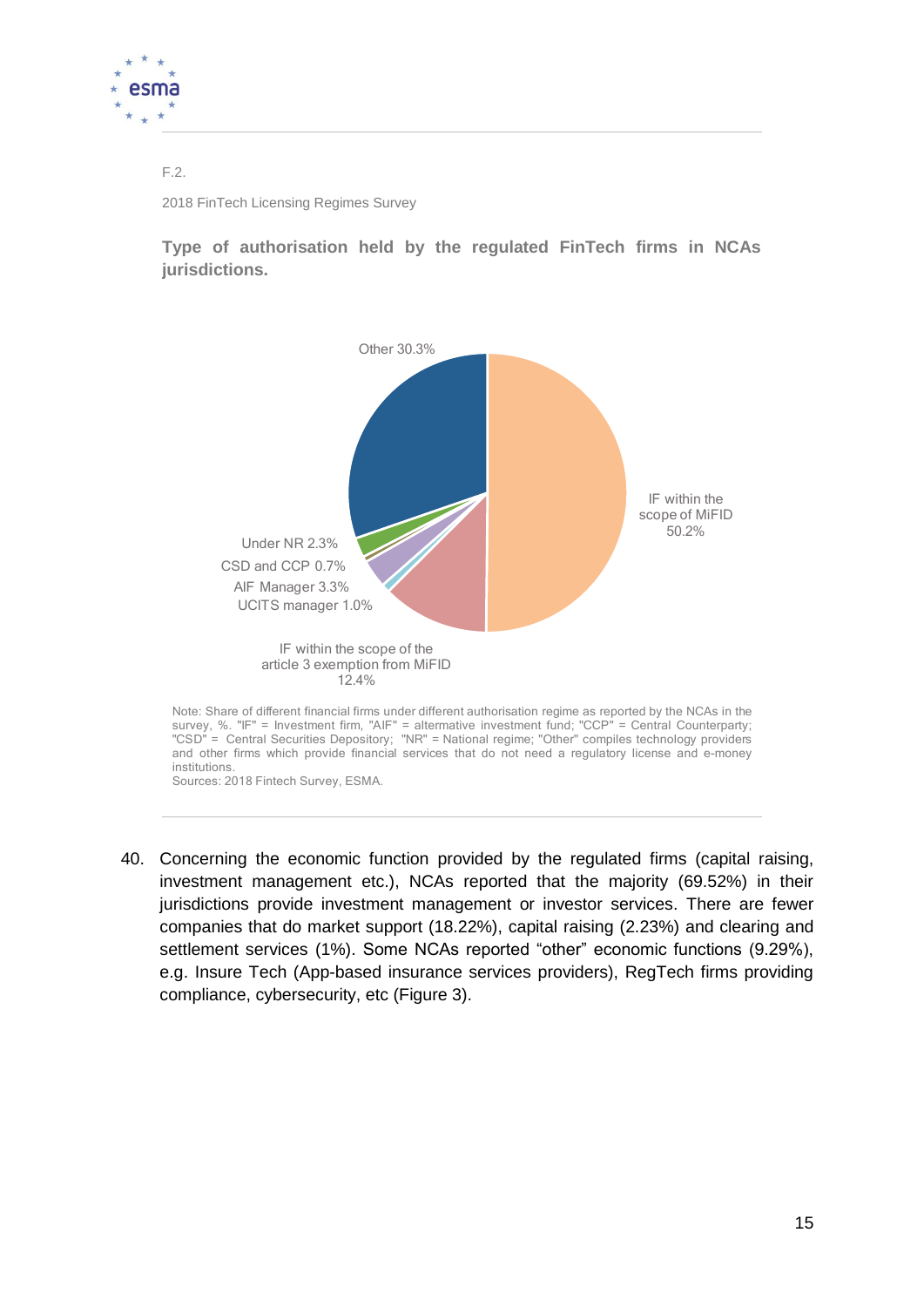

#### F.3.

2018 FinTech Licensing Regimes Survey

**Type of economic function by the regulated FinTech firms in NCAs jurisdictions.**



Note: Share of the economic function provided by the (308) regulated firms reported by the NCAs in the survey, Investment management or investor services" includes trading portfolio management, financial advice, safekeeping; " Market support" includes cloud computing; "Other" includes RegTech firms providing compliance and cybersecurity, InsureTech (App-based insurance Services Provider). Sources: 2018 Fintech Survey, ESMA.

## <span id="page-16-0"></span>**3.2 Potential regulatory gaps and issues observed in the jurisdictions**

- 41. To the question on regulatory gaps and issues observed in the jurisdictions and if there are instances where FinTech firms do not fit neatly with the existing rules, almost all NCAs referred to the crypto-assets area. NCAs claim that there is the lack of clarity with respect to the definition of financial instruments and the legal nature of crypto-assets.
- <span id="page-16-1"></span>3.2.1 Definition of financial instruments and the legal nature of crypto-assets
	- 42. Almost all NCAs reported having difficulty in determining when crypto-assets are regulated and when they are not. NCAs raised the question on the legal nature of the crypto-assets and whether they fit into the definition of MiFID financial instruments, and,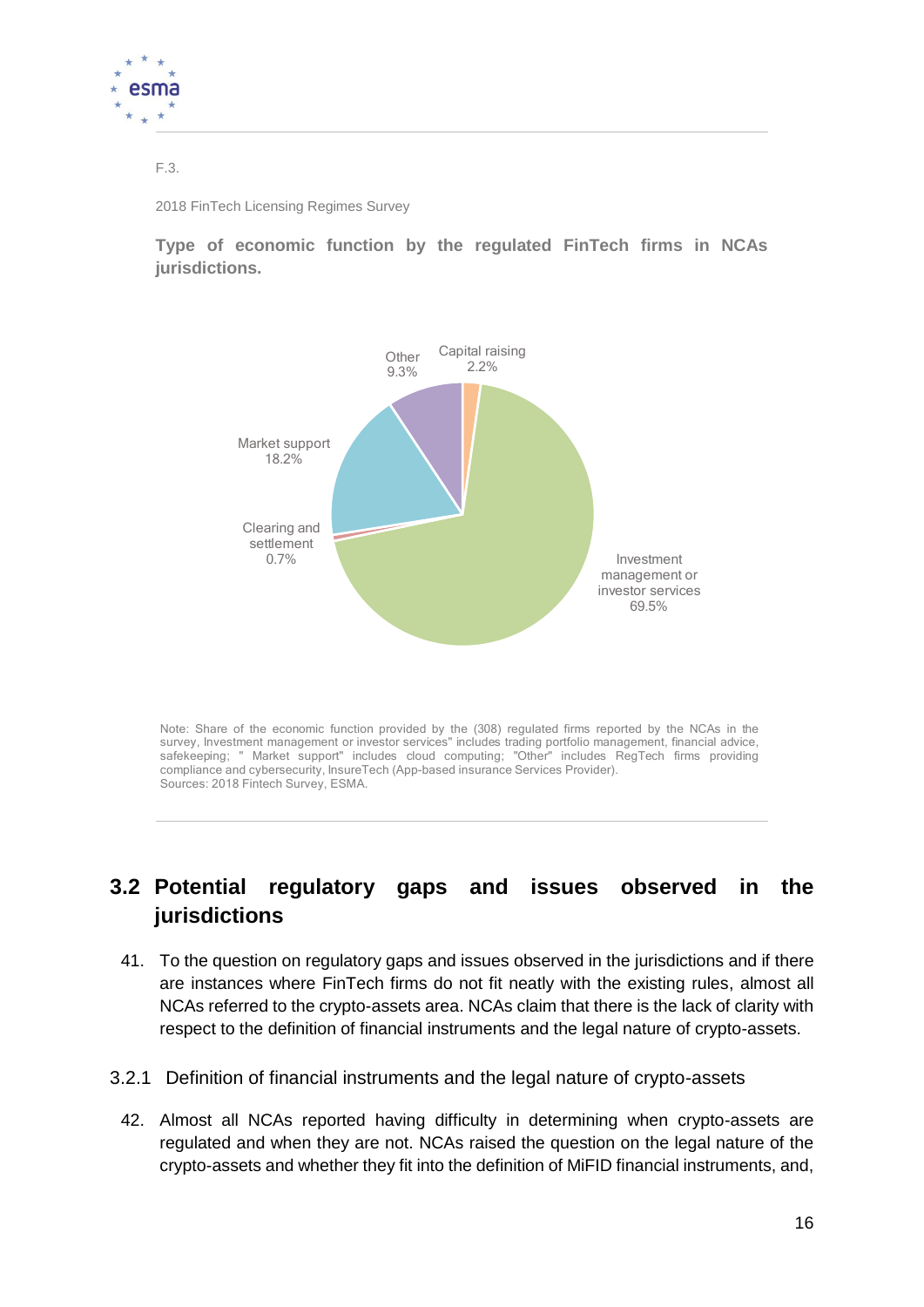

more specifically, transferrable securities. NCAs explained that where crypto-assets qualify as financial instruments, crypto-assets related activities are likely to fall within the scope of MiFID, the Prospectus Regulation, CSDR, EMIR, UCITs or AIFMD. Where crypto-assets do not qualify as financial instruments, they would likely fall outside of the existing regulatory scope, although general consumer protection rules may still apply. NCAs called for clarity at the EU level on whether specific rules, if any, would need to be adopted to bring them into regulated space.

- 43. A related issue that was reported is the current self-assessment of ICO issuers. Such issuers often qualify their crypto-assets as falling outside of the scope of financial regulation and define them as 'utility tokens'. NCAs however consider that some of the current financial legislation is likely to be applicable, but they see practical difficulties in how to adapt regulations to these new financial instruments. Amendments and adaptation of existing rules to new business models involving cryptos
- 44. Another crypto-asset issue identified is the potential need for amendments and adaptation of existing rules to new business models and activities that do not fit well within existing regimes such as MiFID or CSDR. For example, new type of prospectus, clearing and settlement on blockchain, authorisation of a CSD based on blockchain technology and others.
- 45. If it is determined that some crypto-assets are transferable securities, it might be useful to explore if the current Prospectus Directive can address the needs and issues specific to crypto-assets. If the current Prospectus Directive does not meet these needs and issues adequately, a new type of Prospectus regulation may be needed.
- 46. The above-mentioned clarification of the rules applicable to crypto-assets at the EU level also has implications on the classification of crypto-asset exchanges. Depending on the qualification of crypto-assets as financial instruments, crypto-asset exchanges could fit into some type of MiFID trading venues. It also means that there is a potential need for a bespoke regime for platforms that fall outside of MiFID and MAR.
- 47. It was pointed out by NCAs that once the legal nature of crypto-assets is clarified and, if it fits within the transferable securities definition, it should be clarified how a CSD based on blockchain may be NCA authorized, how it could comply with current regulation on post trading and how it would apply to blockchain based trading venues.
- 48. It was also stressed in the responses that exchanges offering exclusively crypto-tocrypto services do not fall under PSDII, because only the transfer of fiat-money falls under the regime of the PSDII. Therefore, the absence of a harmonized regime on the matter can be seen as an impediment on the issue of level playing field.
- 49. Examples of two companies were reported: one company provides clearing and settlement on shares of funds via an in-house blockchain; and another firm provides netting and settlement on swaps via an in-house blockchain. These activities do not fit easily within existing regimes under MiFID or CSDR. The same applies to companies providing clearing and settlement on an open blockchain.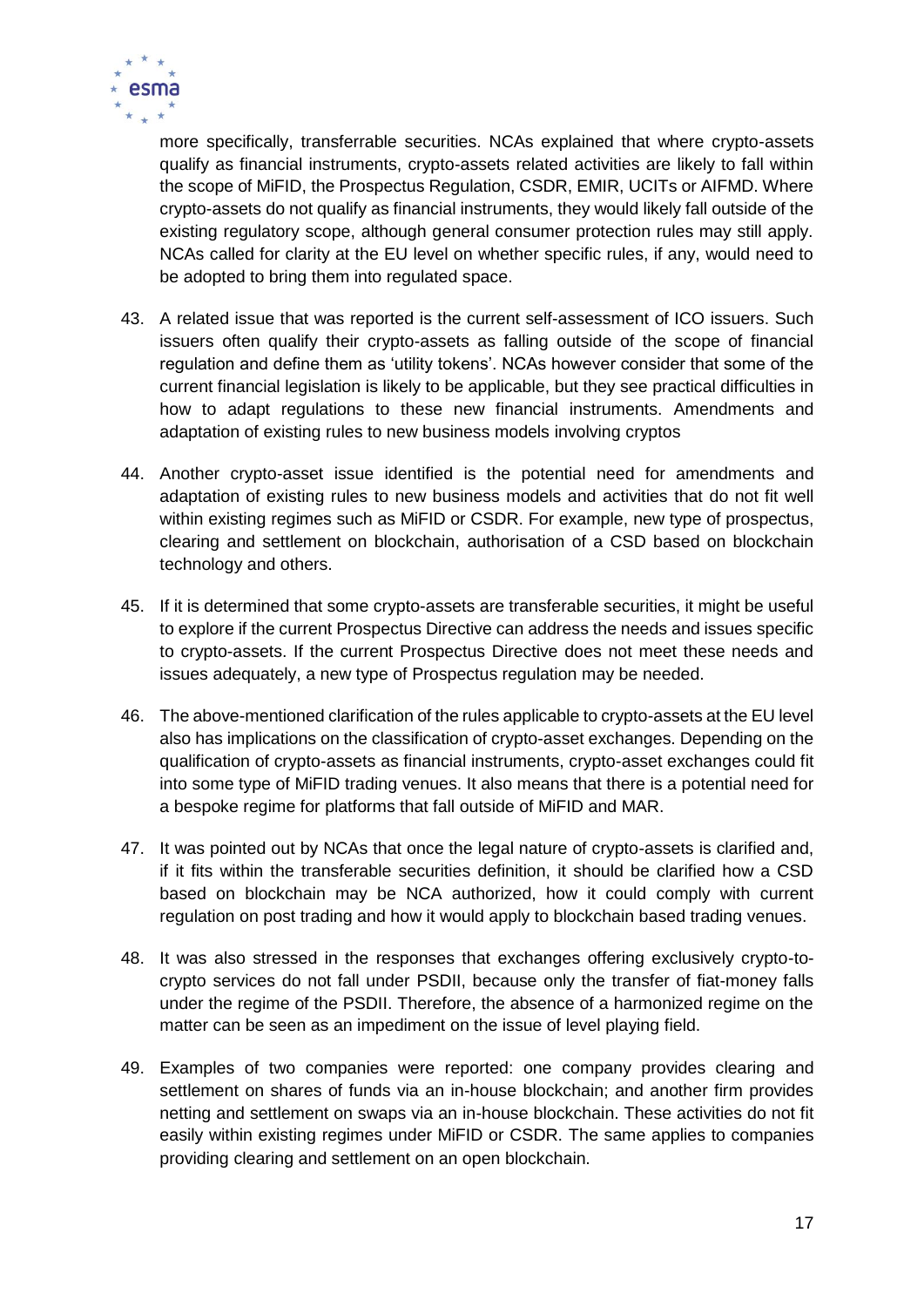

- 50. NCAs also reported one company that puts clients in contact in the context of 'a name give-up processes' to execute contracts for difference on Ethers. The company is authorised as investment service provider for third-party order reception/transmission, but its activity does not fit well with investment services under MiFID, because it manages only the name give up process.
- <span id="page-18-0"></span>3.2.2 Need to clarify the eligibility of crypto-assets for regulated funds
	- 51. Another issue raised by NCAs relates to the need for clarification on the status of cryptoasset custody, crypto-asset banks or eligible assets (and key concepts such as "trash ratio" or valuation methods). It includes the need for clarification on the eligibility of crypto-assets for regulated funds, valuation approaches for crypto-assets and respective liquidity requirements. One NCA suggested to supplement the existing framework applicable to investment companies with specific technological expertise requirements for those investment companies whose investment funds are made partially or totally of digital assets.
	- 52. Related to the management of investments in crypto-assets, there is also a need to clarify how rules concerning safekeeping, and the manner and the means required for custodians would apply for digital assets funds. One NCA reported that one bank was seeking guidance for the activity of safekeeping of crypto-assets.
- <span id="page-18-1"></span>3.2.3 New activities to regulate: brokerage and asset management of crypto-assets
	- 53. In addition, NCAs raised the need for creation of new regulated activities such as the brokerage and asset management related to crypto-assets. One NCA provided an example of companies that would like to manage crypto-assets under a discretionary mandate or provide brokerage services in crypto-assets. Others noted the existence of FinTech firms whose specific activity does not fit with the existing rules, such as "social trading". It is unclear whether this business model falls under the scope of MiFID II and whether the firm offers a MiFID service. These activities are not regulated to date, however the NCA believes that these activities need to be regulated.

# <span id="page-18-2"></span>**4 Key Findings of January 2019 Survey**

54. In January 2019 ESMA launched a Survey with the objective of clarifying how the principles of proportionality and flexibility provided by the EU are applied by the NCAs. The Survey was sent to the NCAs of 31 countries (MSs and three EFTA countries) and 26 NCAs provided their responses.

#### <span id="page-18-3"></span>**4.1 Mapping: Fintech and traditional business models**

55. Almost all NCAs (25) that contributed to the Survey answered that they authorise/licence a financial activity, not a technology, therefore they do not distinguish between FinTech and traditional business models. Such distinction can occur if specific requirements are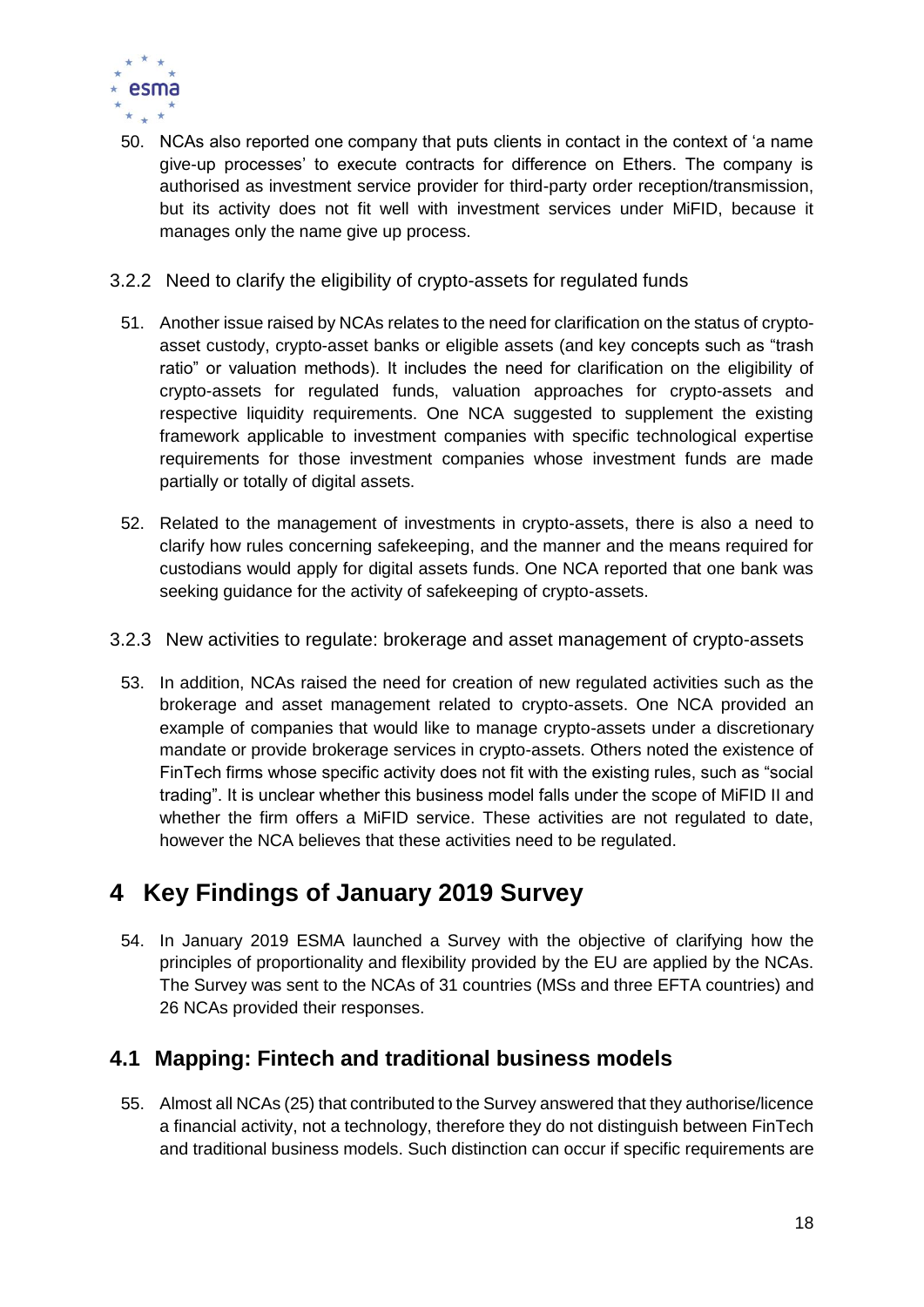

applied (e.g. risk management), but overall licenses are granted for "traditional" business models under the relevant regulation.

#### <span id="page-19-0"></span>**4.2 Mapping: Innovative business models**

56. The majority of NCAs did not identify innovative business models in their jurisdictions that are not captured by the existing authorisation/licensing requirements, might present risks and therefore should be captured. Seven NCAs consider however that there are innovative business models that might represent risks and therefore should be captured at the EU level (Figure 4).

#### F.4.

2019 FinTech Licensing Regimes Survey

**NCAs awareness of innovative business models that are not captured by the existing authorisation/licensing requirements but should be captured.**



Note: Share of NCAs awareness of the existence of innovative business models, %. The information compiled in the chart was reported by 26 NCAs. Sources: 2019 FinTech Survey.

57. Among the innovative business models not captured by the existing authorisation/licensing requirements and presenting risks the NCAs identified cryptoassets, DLT, investment fund units represented by crypto tokens, AI, marketplace lending, social trading/copy trading, corporate P2P lending platform, crowdfunding on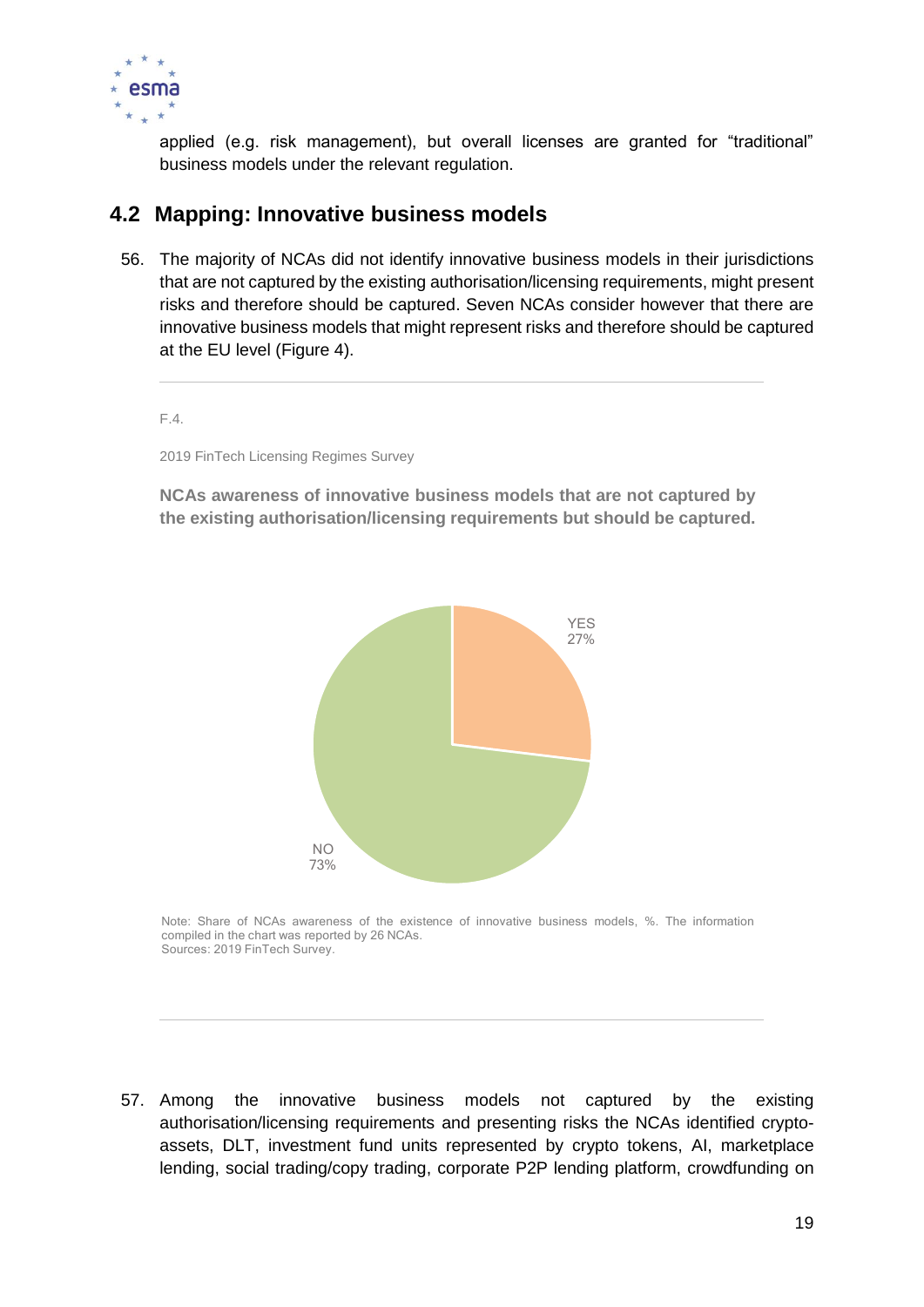

the basis of non-MiFIDII instruments, online identification, e-aggregators, paperless contracting.

58. The NCAs that reported such "unregulated" business models all agreed that these areas should be addressed at the EU level and some are already being addressed (e.g. crowdfunding regulation and related to this marketplace lending, social trading/copy trading). Several NCAs stressed that addressing these innovative financial activities at the EU level can ensure more convergence across national regulatory regimes (Figure 5).

F.5

2019 FinTech Licensing Regimes Survey

**Types of non-regulated innovative business models.**



Note: Share of the innovation used by non regulated innovative business models reported by 7 NCAs, %. Sources: 2019 FinTech Survey.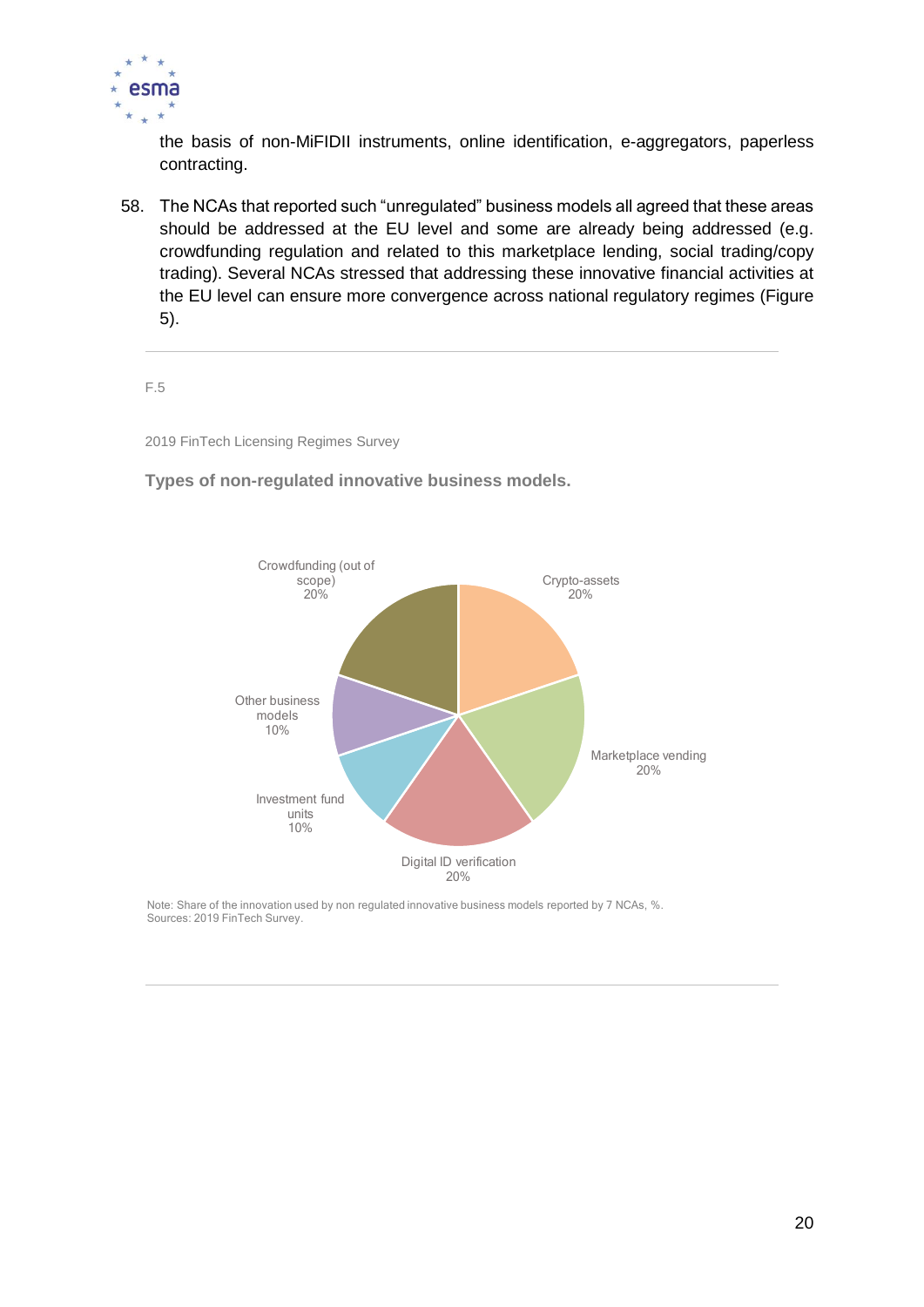

- <span id="page-21-0"></span>4.2.1 Crypto-assets, ICOs and DLT
	- 59. Two NCAs reported crypto-assets related activities as innovative unregulated business models<sup>9</sup>. One NCA explained that there are several innovative business models based on crypto-assets not qualified as financial instruments and to date not captured by the existing licensing requirements. The regulatory gaps should be addressed at the EU level, even with the existence on a national bespoke regime. Another NCA also mentioned cryptos/ICOs-related business and believes that the 2019 ESMA Advice on ICOs and crypto-assets<sup> $10$ </sup> is an example of how these business models should be addressed at the EU level.
- <span id="page-21-1"></span>4.2.2 Marketplace lending
	- 60. Two NCAs referred to marketplace lending. One of these NCAs also mentioned eaggregators and highlighted that addressing it at the EU level would ensure more convergence across national regulatory regimes.
	- 61. Together with marketplace lending social trading and copy trading have also been mentioned. Marketplace lending is now being addressed through the proposed crowdfunding<sup>11</sup> regulation and in the initiative evaluating the effectiveness, efficiency, coherence, relevance and EU added value of the Consumer Credit Directive<sup>12</sup>.
	- 62. It has been reported that electronic platforms for student loans raised questions. Namely, it is not clear whether this activity of students lending through electronic platforms is covered by the scope of loan crowdfunding (marketplace lending). This is specifically relevant as the current proposals regarding Consumer Credit Directive and the European crowdfunding service providers expressly exclude credit lending from the scope of crowdfunding. Therefore, clarification at the EU level is welcomed.
	- 63. Some questions as to social /copy trading have also been raised. Since it is not clear how this activity should be framed, it has been suggested to amend MIFIDII to address social/copy trading.
- <span id="page-21-2"></span>4.2.3 Digital ID verification

-

64. Two NCAs consider business models involving digital ID verification (also referred to as "online identification" and "remote identification without human involvement") as not regulated but warranting legal certainty. One of those NCAs mentioned that if addressed at the EU level, there would be more convergence among national regulatory regimes.

<sup>9</sup> We assume that there are more NCAs that consider the cryptos as an area that is not addressed by the existing EU regulation and calling for its attention, but it has been specified in the Survey that the crypto related topics were excluded from the scope of the Survey.

<sup>10</sup> [https://www.esma.europa.eu/sites/default/files/library/esma50-157-1391\\_crypto\\_advice.pdf](https://www.esma.europa.eu/sites/default/files/library/esma50-157-1391_crypto_advice.pdf)

<sup>&</sup>lt;sup>11</sup> European crowdfunding service providers (ECSP) for business, Procedure number [2018/0048\(COD\).](https://oeil.secure.europarl.europa.eu/oeil/popups/ficheprocedure.do?reference=2018/0048(COD)&l=en) The status: is awaiting the first reading position/budgetary conciliation convocation.

The revised version of the Consumer Credit Directive is planned for the fourth quarter of 2019 [https://ec.europa.eu/info/law/better-regulation/initiatives/ares-2018-3472049\\_en.](https://ec.europa.eu/info/law/better-regulation/initiatives/ares-2018-3472049_en)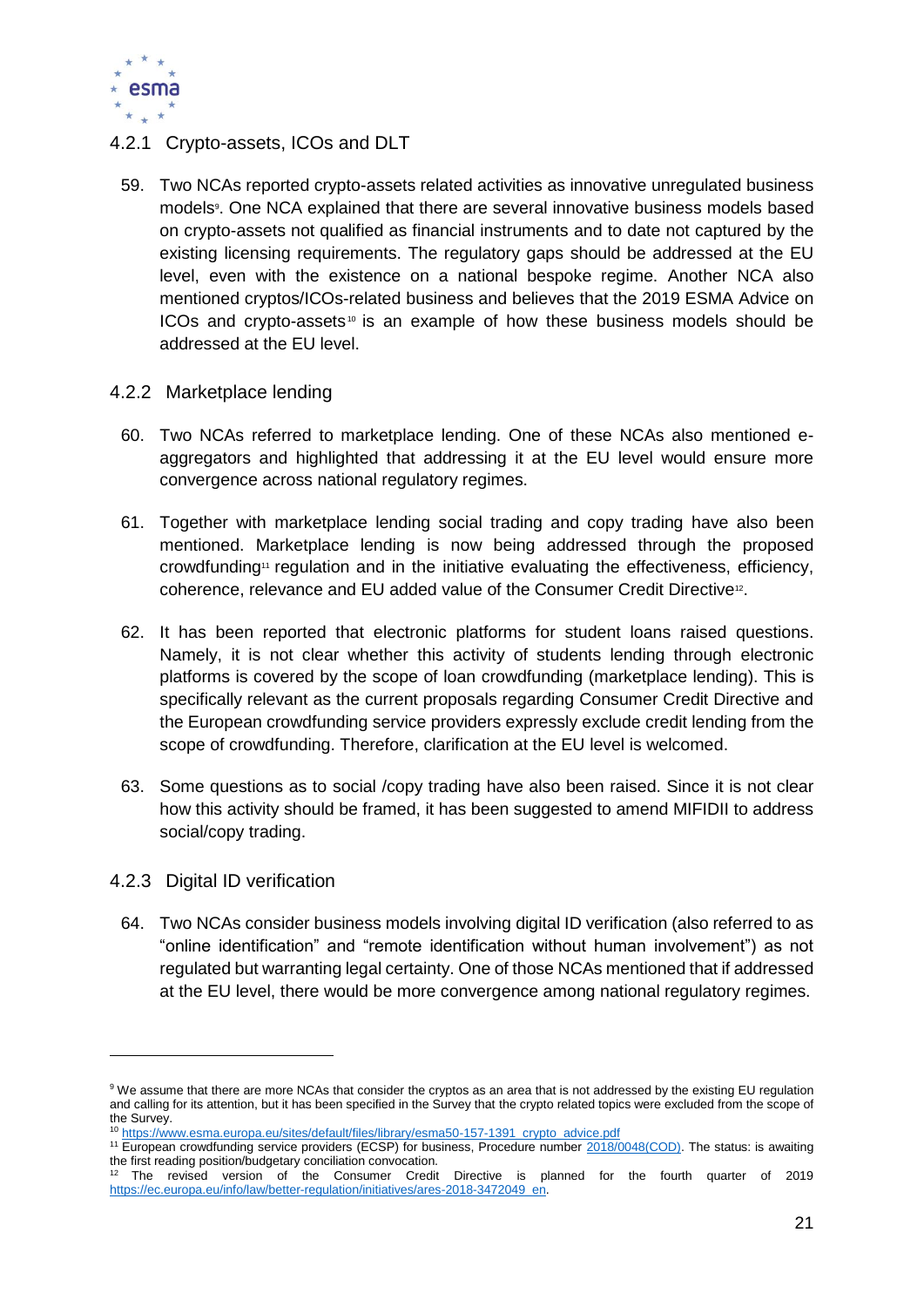

- <span id="page-22-0"></span>4.2.4 Investment fund units
	- 65. One NCA believe that the business model where investment fund units are represented by crypto tokens should be addressed at the EU level.
- <span id="page-22-1"></span>4.2.5 Other business models
	- 66. The following business models were also reported by NCAs as innovative and requiring EU regulation: paperless contracting, recommendation for mediator register, exemption handling in case of online SCA, corporate P2P lending platform, corporate factoring platform.
- <span id="page-22-2"></span>4.2.6 Crowdfunding
	- 67. A few NCAs referred to crowdfunding in this section. It has been acknowledged that this topic is already being addressed at the EU level. It has also been reported that only crowdfunding based on non-MiFID II instruments raise qualifying questions.

#### <span id="page-22-3"></span>**4.3 Proportionality under the EU legislative framework**

- <span id="page-22-4"></span>4.3.1 Flexibility
	- 68. Most NCAs (22) believe that the EU legislative framework provides sufficient flexibility to apply licensing or authorisation requirements to emerging FinTech business models (services, products) in a proportionate manner. They added that they are in the position to adapt the regulation to national needs as warranted (Figure 6). Some commented on the areas where flexibility could be improved while others MSs argued that limited flexibility would be beneficial for a more efficient framework and greater supervisory and regulatory convergence.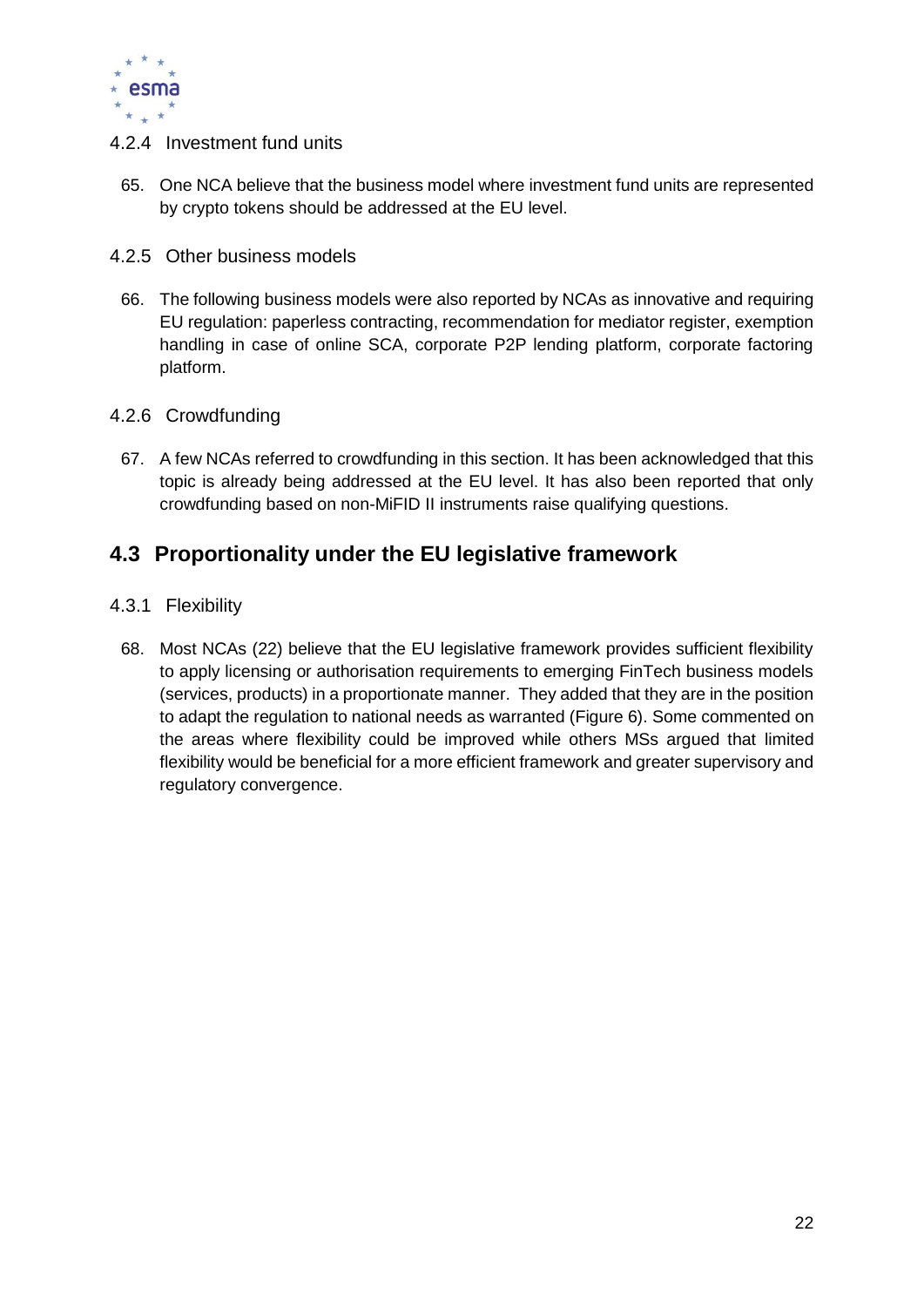

F.6.

2019 FinTech Licensing Regimes Survey

**EU legislative framework provides sufficient flexibility for NCAs to apply legislation.**



Note: Share of NCAs that believe on the existence of sufficient felxibility in the EU legislative framework, %. The information compiled in the chart was reported by 26 NCAs. Sources: 2019 FinTech Survey.

- 69. Some NCAs explained that innovative business models were not considered when the current regulation was created, therefore the current framework is ill-suited for those models. A specific example is the challenges in applying the current framework to the interpretation and definition of financial instruments.
- 70. It has been argued that the classification of innovation should be considered when measuring the flexibility. The regulatory provisions for market infrastructures were referred as too burdensome for new entrants. For instance, the CSD and CCP license regimes are not adapted to the blockchain environment. Moreover, the regulation prevents any testing to determine to what extent the blockchain technology is mature enough to replace or complete existing infrastructures. Beyond blockchain-based projects, the NCA observed an increasing number of "marketplaces"/platform-type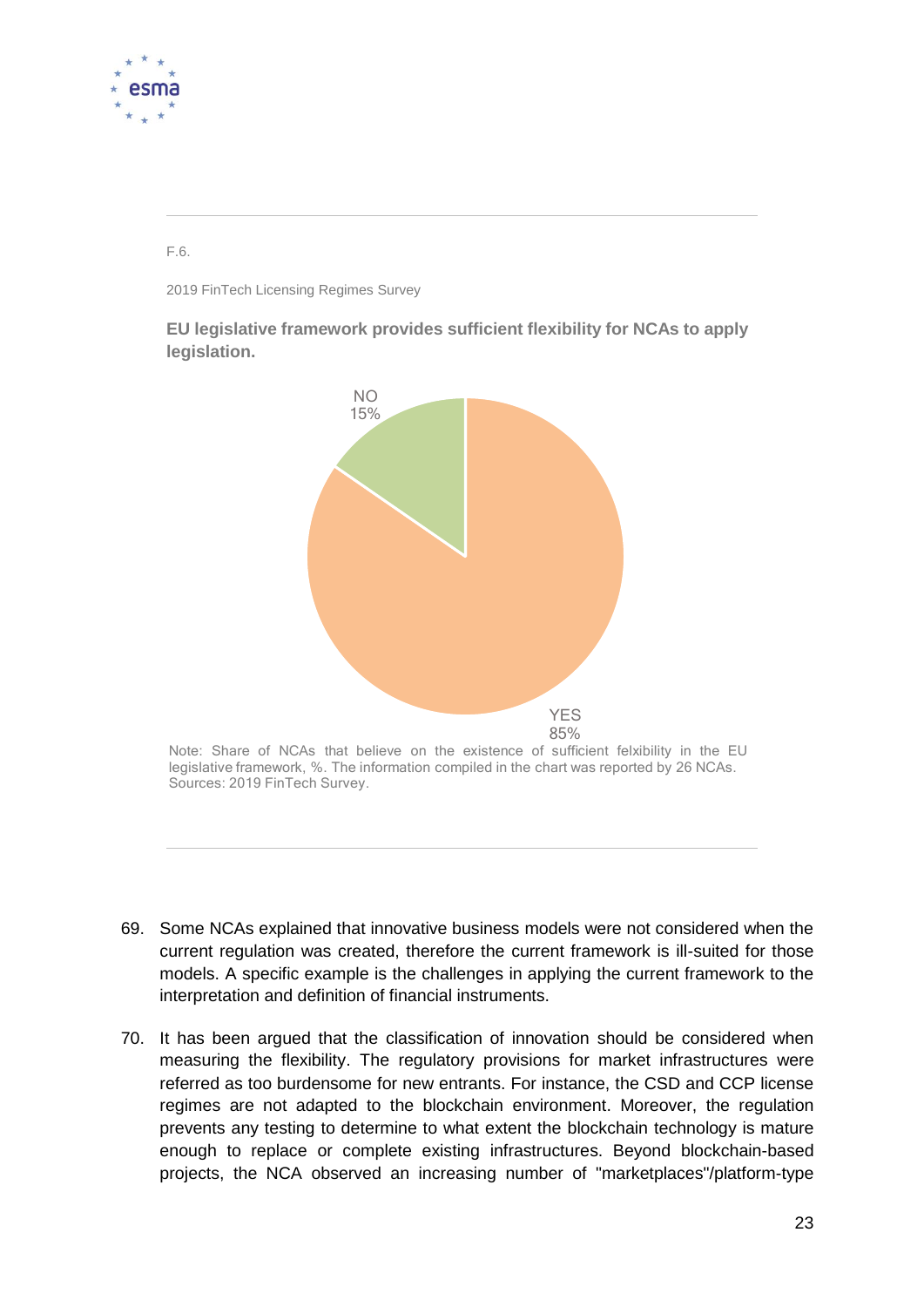

projects which intend to facilitate corporate financing of non-listed assets. While recognising that such platforms could bring benefits (enhance liquidity), the known requirements for the MTF<sup>13</sup> license, which were not designed with these types of business models in mind, may hamper the emergence of such platforms. Therefore, it has been argued that an increased proportionality for licensing of MTFs could help such platforms develop at the EU level and consequently facilitate SMEs' and corporate financing.

- 71. It has also been mentioned that new types of players do not fall neatly within the investment service list defined by MiFID, and that an increasing number of projects request the NCA to test while still in the process of obtaining regulatory approval.
- 72. Some NCAs reported that limited flexibility would be beneficial for a more efficient framework and greater supervisory and regulatory convergence. Although the principle of proportionality aims to grant flexibility, it may not be advantageous. Flexibility may create a gap while applying the existing requirements to licensing. For example, to address issues attached to DLT (governance, privacy and territoriality), new requirements need to be analysed and adopted at the EU level, while aware of cyber security risks. The cross-border nature of financial innovation and the objective of enhanced supervisory convergence amongst NCAs make uniform provisions at EU level with limited flexibility for NCAs a more efficient approach.
- 73. Some commented that there is enough flexibility but not in the case of secondary trading where MiFID does not allow proportionate application of MTF/RM rules<sup>14</sup>. The NCA further explained that the current legislation is designed for large platforms where reporting and capital requirements are disproportionate for small platforms and startups. Furthermore, MiFID does not allow a more proportionate interpretation of the rules, so that if a party brings together multiple interests in a financial instrument, it would then fall within the definition of a secondary trading platform.
- 74. In this light the same NCA argues for the amendment of the European regulatory framework to enable the offering and trading of cryptos that are comparable to shares or bonds. It implies more proportionate rules for small-scale trading, and requirements that do not unnecessarily hamper the infrastructural benefits of blockchain technology in the settlement and custody of cryptos.
- 75. One of the NCAs that supported that the current framework is proportionate and allows appropriate flexibility at the national level, also argued that there are potential benefits for EU authorities to explore further cross-border co-operation arrangements for innovation facilitators. The relevant development responding to this argument is the recent establishment of the European Forum for Innovation Facilitators (EFIF) aiming to improve cooperation and coordination in support of new technological developments in

-

<sup>&</sup>lt;sup>13</sup> MTF' for Multilateral Trading Facility

<sup>&</sup>lt;sup>14</sup> 'RM' for Regulated Markets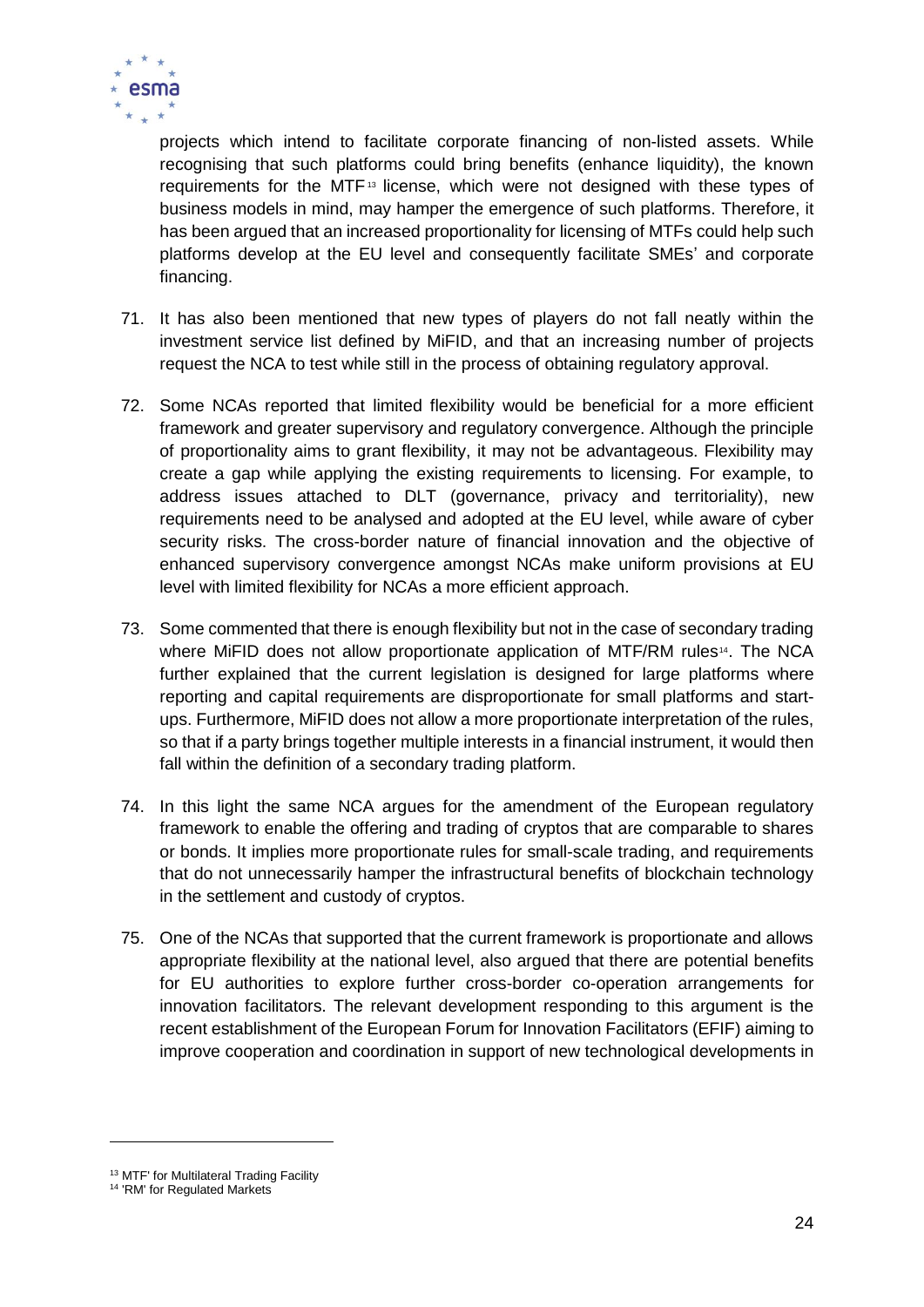

1

the EU financial sector and to provide a platform for national authorities to collaborate and share experiences from engagement with firms through innovation facilitators<sup>15</sup>.

- <span id="page-25-0"></span>4.3.2 National specificities for authorising/licensing innovative business models
	- 76. The vast majority of NCAs (21) did not report any national specificities in their authorising and licensing regimes for innovative models. A few NCAs (3) applied national specificities and two NCAs did not provide any answer to this question (Figure 7).

F.7.

2019 FinTech Licensing Regimes Survey

**National specificities for authorising or licensing innovative business models.**



Note: Share of NCAs that have specificities for authorising or licensing innovative business models, %. The information compiled in the chart was reported by 26 NCAs. Sources: 2019 FinTech Survey.

77. One of the three NCAs with national specificities referred to crowdfunding although it is not in the scope of the Survey. Their national Crowdfunding Act in this jurisdiction lays down provisions on the disclosure obligations of crowdfunding recipients and obligations of crowdfunding intermediaries offering crowdfunding by means other than financial

<sup>15</sup> <https://tokenpost.com/European-Commission-and-supervisory-authorities-launch-new-fintech-innovation-forum-1588>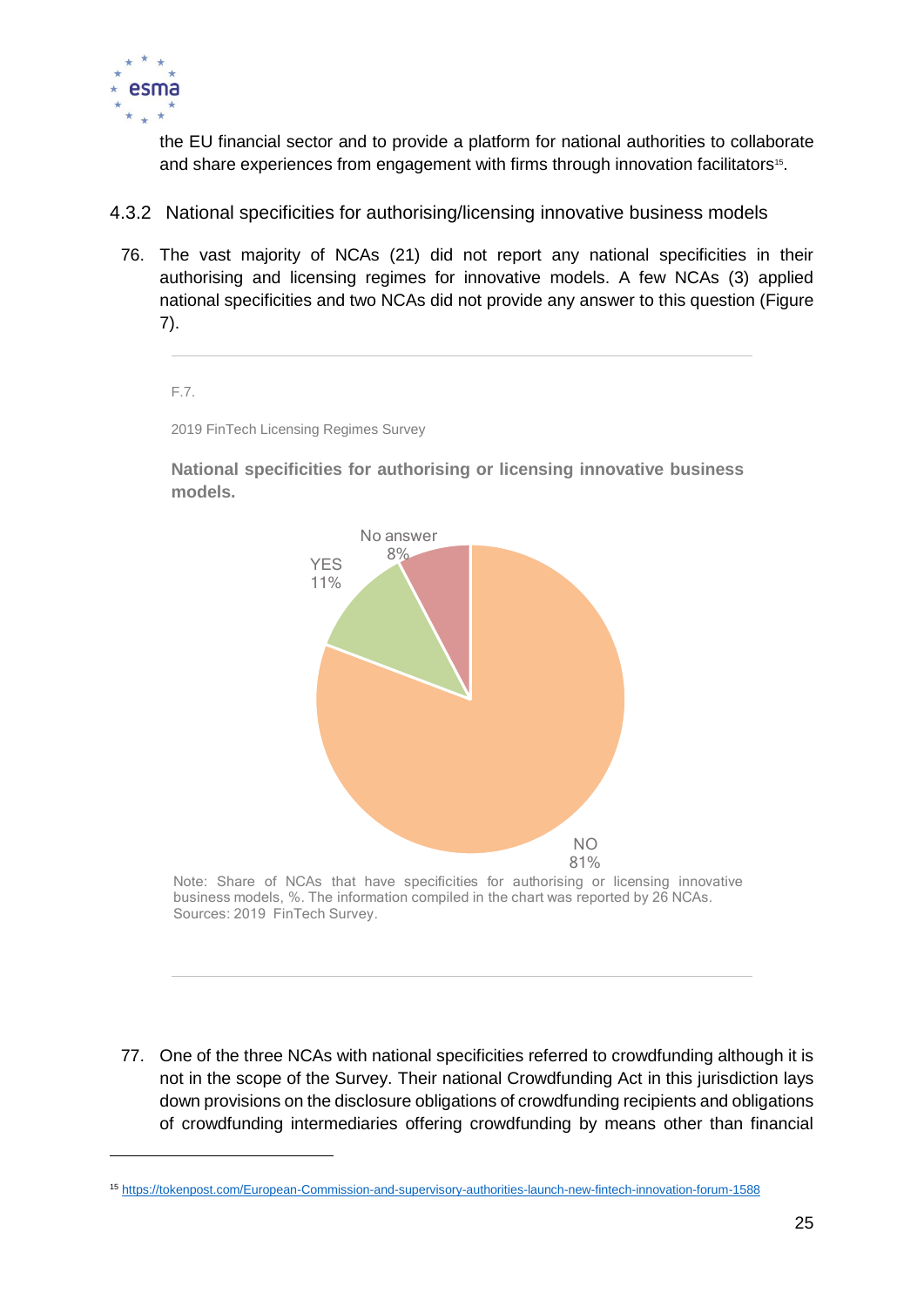

instruments. The underlying principle is that investment-based crowdfunding with MiFID securities is regulated according to MiFID and loan-based crowdfunding (and investment-based crowdfunding with other instruments than MiFID securities) is regulated by their Crowdfunding Act.

- 78. Another NCA mentioned two national regulations that may make its national licensing framework differ from other jurisdictions. First, the regulation allowing the issuance and transfer of non-listed financial instruments (non-listed stocks, bonds, units or shares of funds and commercial papers) on a DLT. Second, the law establishing a framework for fundraising via the issuance of virtual tokens (ICO) and digital assets services providers (DASP).
- 79. One NCA highlighted that the national regime of a jurisdiction operating an innovation facilitator (especially a regulatory sandbox) may differ from jurisdictions that didn't establish innovation facilitators. The competent authorities reporting regulatory sandboxes emphasised that the sandbox does not allow the execution of regulated activities without authorisation, but still facilitate innovation development. These competent authorities also emphasised that their sandboxes do not provide a space for 'light touch' regulation and supervision. The reported regulatory sandboxes do not involve the disapplication of regulatory obligations that are required to be imposed as result of EU and/or national law (e.g. prudential standards) but can involve the exercise of supervisory powers or levers for proportionality that are already available to the competent authorities in relation to firms inside or outside the sandbox. 16
- <span id="page-26-0"></span>4.3.3 Modalities of licensing

-

- 80. In line with the statement made earlier in the Report, NCAs confirmed that they do not have a specific licensing regime for innovative business models but authorise a financial activity.
- 81. Some NCAs explained that when taking the decision to grant a license, the NCA analyses the company holistically and it may happen that the authorisation is granted for just some and not all investment services asked by the entity. Moreover, special conditions can be attached to the granted license.
- 82. One NCA specified that they grant activity-specific authorisations for companies including UCITS and ManCos<sup>17</sup> and that the Central Bank can also impose conditions of authorisation on firms.

<sup>&</sup>lt;sup>16</sup> More information is available in the Report on FinTech: Regulatory Sandboxes and Innovation Hubs [https://www.esma.europa.eu/sites/default/files/library/jc\\_2018\\_74\\_joint\\_report\\_on\\_regulatory\\_sandboxes\\_and\\_innovation\\_hubs](https://www.esma.europa.eu/sites/default/files/library/jc_2018_74_joint_report_on_regulatory_sandboxes_and_innovation_hubs.pdf) [.pdf](https://www.esma.europa.eu/sites/default/files/library/jc_2018_74_joint_report_on_regulatory_sandboxes_and_innovation_hubs.pdf)

<sup>&</sup>lt;sup>17</sup> Directive  $2014/91/EU$  of the European Parliament and of the Council of 23 July 2014 amending Directive 2009/65/EC on the coordination of laws, regulations and administrative provisions relating to undertakings for collective investment in transferable securities (UCITS) as regards depositary functions, remuneration policies and sanctions.

ManCos refers to Management Companies. These are subjected to the European Market Infrastructure Regulation (EMIR). Regulatio[n 648/2012/EU](https://eur-lex.europa.eu/legal-content/EN/ALL/?uri=CELEX%3A32012R0648) of the European Parliament and of the Council of 4 July 2012 on OTC derivatives, central counterparties and trade repositories.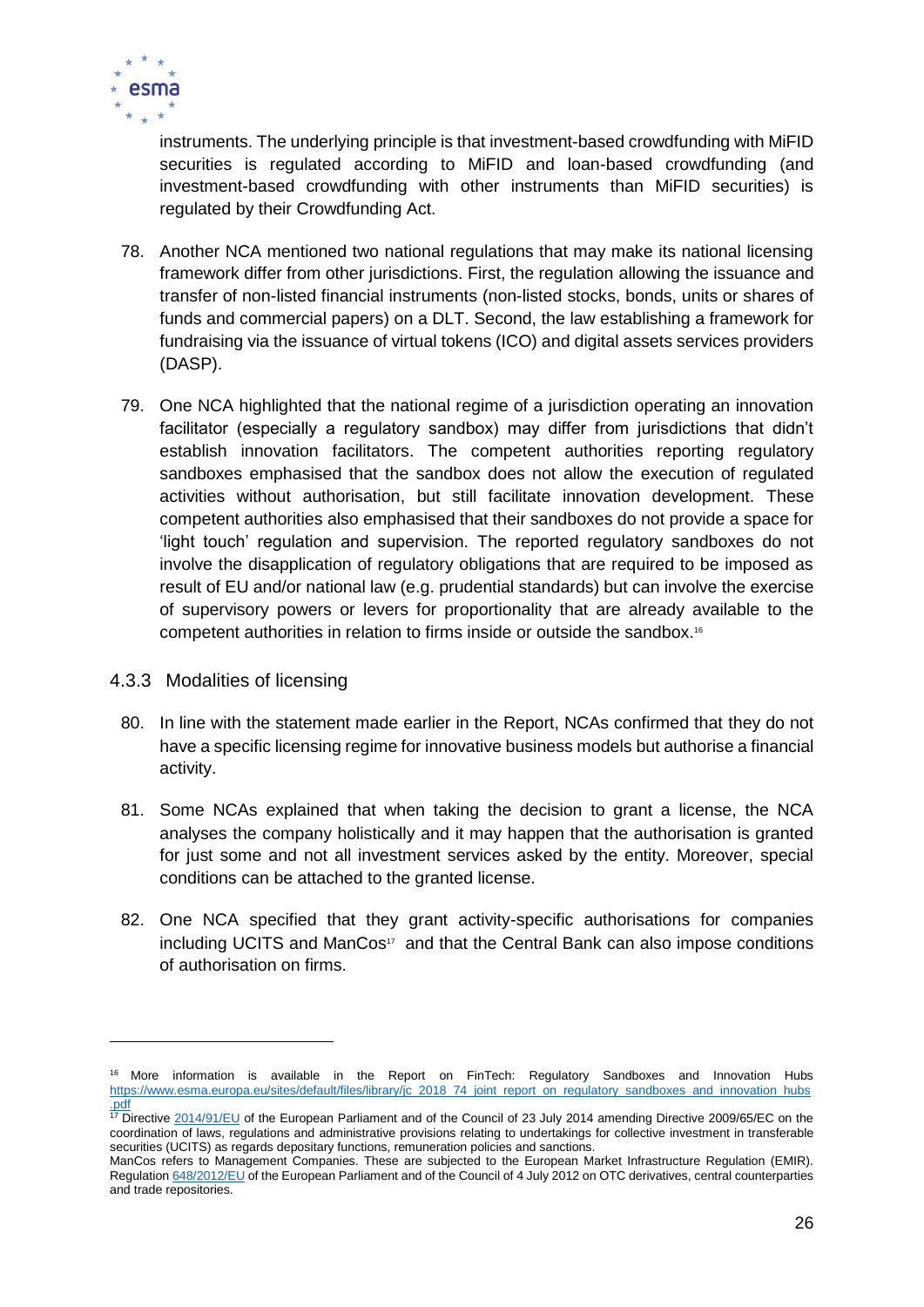

- <span id="page-27-0"></span>4.3.4 De Minimis threshold under which no authorisation is required
	- 83. The majority of NCAs (22) do not apply de minimis thresholds below which authorisation is not required, but two NCAs reported doing so.
	- 84. Some NCAs specified that they apply de minimis threshold regulation in line with the Prospectus regulation<sup>18</sup> and AIFMD<sup>19</sup>. The overview of thresholds below which the obligation to publish a prospectus does not apply as established by Member States is provided on the ESMA web-site<sup>20</sup> (Figure 8).

F.8.

1

2019 FinTech Licensing Regimes Survey

**Application of the minimis threshold under which no authorisation is required.**



Note: Share of NCAs that apply the minimis threshold, %. The information compiled in the chart was reported by 26 NCAs. Sources: 2019 FinTech Survey.

<sup>19</sup> The thresholds of Article 3(2)(a) and (b) of the AIFMD (Directive 2011/61/EU of the European Parliament and of the Council of 8 June 2011 on Alternative Investment Fund Managers and amending Directives 2003/41/EC and 2009/65/EC and Regulations (EC) No 1060/2009 and (EU) No 1095/2010 and relevant Regulations)

<sup>18</sup> Exemption under Article 3(2) of the Prospectus Regulation (EU) 2017/1129

<sup>&</sup>lt;sup>20</sup> See [https://www.esma.europa.eu/sites/default/files/library/esma31-62-1193\\_prospectus\\_thresholds.pdf](https://www.esma.europa.eu/sites/default/files/library/esma31-62-1193_prospectus_thresholds.pdf)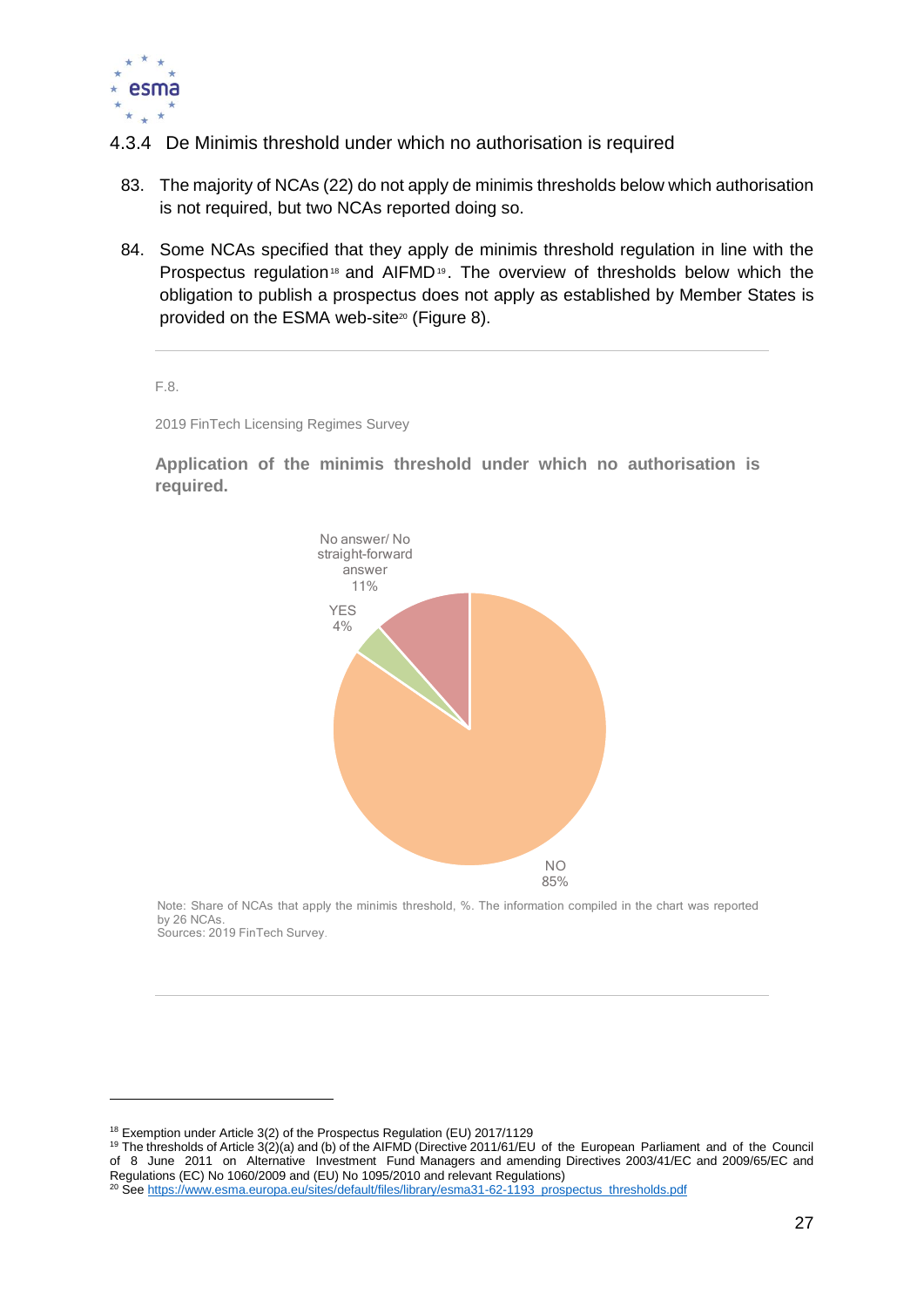

#### <span id="page-28-0"></span>4.3.5 Ensuring the level playing field

85. The majority of NCAs (19) did not identify areas of financial innovation where prescriptive provisions at the EU level with limited flexibility for NCAs may be necessary to ensure a level playing field. Some NCAs (6) however identified the areas where an EU level framework can better ensure a fair environment (Figure 9).

F.9.

2019 FinTech Licensing Regimes Survey

**Need of EU level perspective provisions for ensuring a level playing field.**



Note: Share of NCAs that believe on the need of a EU level perspective, %. The information compiled in the chart was reported by 25 NCAs. Sources: 2019 FinTech Survey.

86. Three NCAs referred to DLT and related to DLT activities. The existing legal requirement may not be easily applied and thus the risks inherent to this technology are left unaddressed. One NCA specifically highlighted the legal issues that may arise with regards to data protection and admissibility of evidence to court. The related cyber security risks were also highlighted in the responses.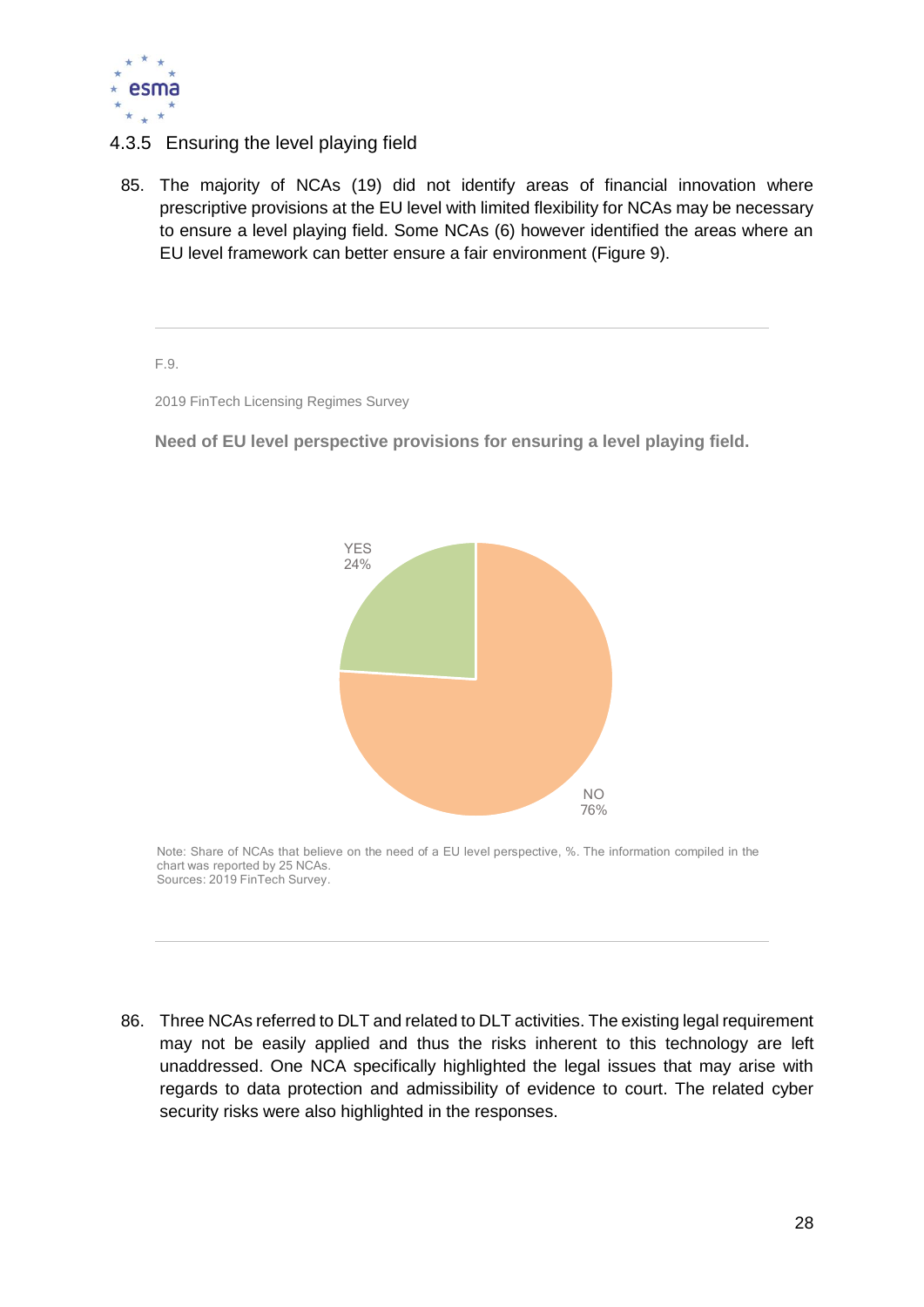

- 87. Some NCAs highlighted the need to develop further guidance regarding the definitions of investment services, especially concerning the definition of investment advice, as this triggers the need to apply (or not) for a license.
- 88. It has also been emphasised in the responses that the area to focus on while adapting the EU framework to innovation developments is consumer protection, and that it may be adversely affected by legislative inconsistencies.
- 89. In addition, it has been reiterated by NCAs in this section that the capital requirements for MTFs and specific rules on compliance are too high and disproportionate and should be adapted to emerging innovations.
- <span id="page-29-0"></span>4.3.6 Business models that do not require authorisation at any level
- 90. Most of the NCAs (18) did not identify any innovative business model that does not require authorisation at EU or national level. Eight NCAs didn't provide answers to this question.
- 91. Some NCAs explained that technology firms that provide technology services to regulated firms or platforms are not subject to authorisation because they themselves do not undertake any regulated financial service business. Therefore, the liabilities remain with the regulated firms to which these technology firms provide servicers and technological solutions.
- 92. NCAs also mentioned comparison platforms and bulletin boards as business models that do not require authorisation at any level. One NCA specified that they do a caseby-case analysis when looking at the provision of investment services by a company rather than looking at the business model. It has been explained in the responses that the business models that do not require authorisation are business models that are based on unregulated activities. The reference can also be made to small firms operating below the threshold.
- 93. Analyses and qualifications of activities related to different platforms may raise questions, but there are no business models that would not require authorisation.
- 94. With the reference to RegTech firms and tech firms that offer data-driven services (AI, machine learning, big data), it was argued that regulators could monitor more closely the type of services these firms offer, as they may be used by a large number of market players.
- 95. Marketplace lending has also been mentioned as the business model that does not require authorisation.

# <span id="page-29-1"></span>**5 Conclusions**

96. Based on the evidence gathered through the Surveys, the primary area where regulatory gaps and issues have been identified by NCAs and where FinTech firms do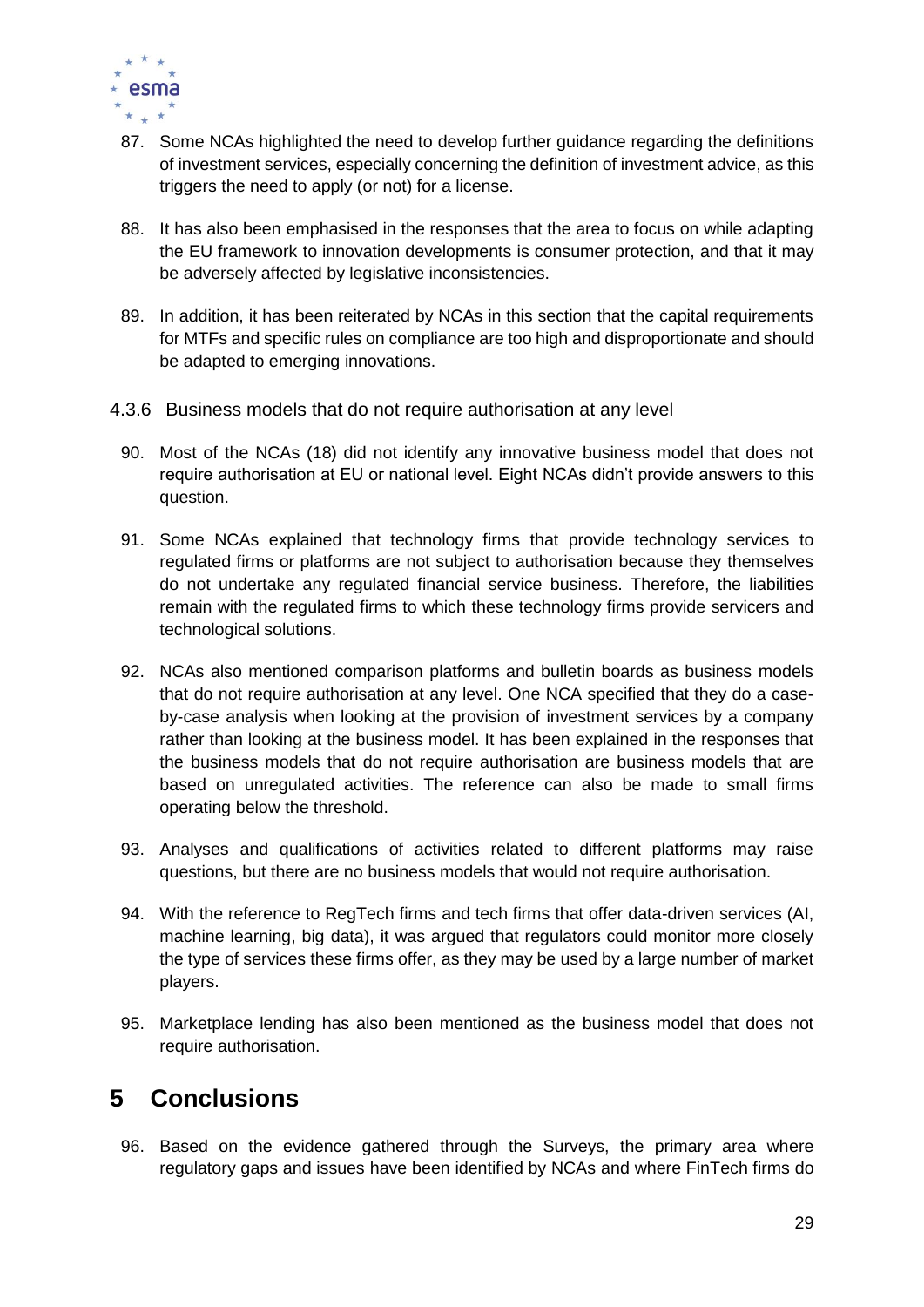

not fit neatly within the existing rules is related to crypto-assets, ICOs and DLT. The NCAs called for more clarity at the EU level with respect to the definition of financial instruments and the legal nature of crypto-assets. The NCA's responses served to confirm ESMA's Crypto Asset Advice, that certain tokens are financial instruments and subject to the full attendant regulation, while those tokens that are not deemed financial instruments should be subject to some minimum level of regulation.

- 97. The Surveys also identified the need for greater clarity around the governance and risk management processes associated with both cyber security and cloud outsourcing. The Joint ESA Advice on the need for legislative improvements relating to Information and Communication Technology risk management requirements in the European Union financial sector and the Joint ESA Advice on the costs and benefits of a coherent cyber resilience testing framework for significant market participants and infrastructures within the EU financial sector address many of these issues.
- 98. The results of the Surveys highlighted links and interdependencies between the innovation facilitators and authorising approaches for innovative FinTech business models. Innovation facilitators play a central role in mapping approaches applied to FinTech and in identifying the areas where the legislation and licensing requirements need changes and adaptation. In addition, innovation facilitators, especially regulatory sandboxes, may have an impact on the licensing regime for FinTechs and may allow for divergence from other jurisdictions.
- 99. NCAs do not typically distinguish between FinTech and traditional business models in their authorising/licensing activities since they authorise a financial activity and not a technology. The majority of NCAs did not identify risky innovative business models in their jurisdictions that are not captured by the existing authorisation/licensing requirements.
- 100. Some NCAs observed an increasing number of platform-type projects which intend to facilitate corporate financing of non-listed assets. Usually such platforms fall under the licensing requirements for a multilateral system (a regulated market, a MTF or an OTF) that may be disproportionate to the scope of such projects. Therefore, the MTF licensing requirements may need to be analysed from a proportionality standpoint. Such analyses may enable the emergence of platforms facilitating SMEs' financing needs.
- 101. Further, there was the ongoing discussion as to the need for an EU wide holistic crowdfunding regime. The regulation for crowdfunding service providers is under scrutiny of the European Parliament and the Council and is expected to enable a level playing field for cross-border service providers.
- 102. Considering the results of the both Surveys, ESMA reiterates the importance of work already conducted and unfolding in the field of crypto-assets/ ICOs/DLT and cyber security/cloud outsourcing. ESMA also highlights the link between the FinTech licensing regime and innovation facilitators, where national innovation hubs and regulatory sandboxes can provide NCAs valuable evidence on how licensing regimes correspond to the FinTech developments and which changes are needed. More convergence can be achieved thought the European forum for innovation facilitators that provide a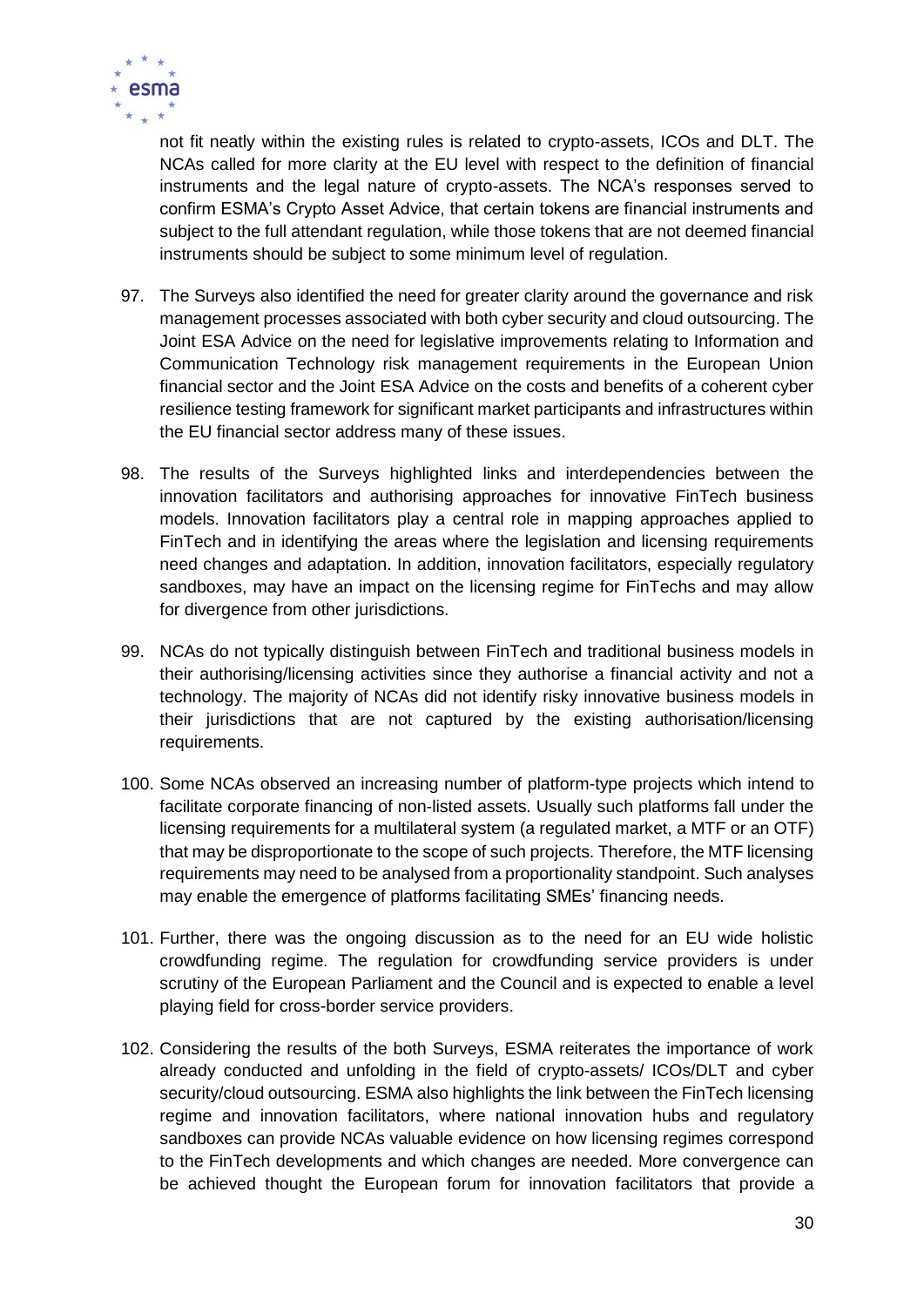

platform for supervisors to share their experiences when engaging with firms. Finally, in line with the conclusions of the EBA and EIOPA, ESMA does not put forward any specific recommendations to the EC on a need to adapt financial services legislation at this stage. Nonetheless, further considerations may be needed to further adapt the EU legislative framework to emerging innovations.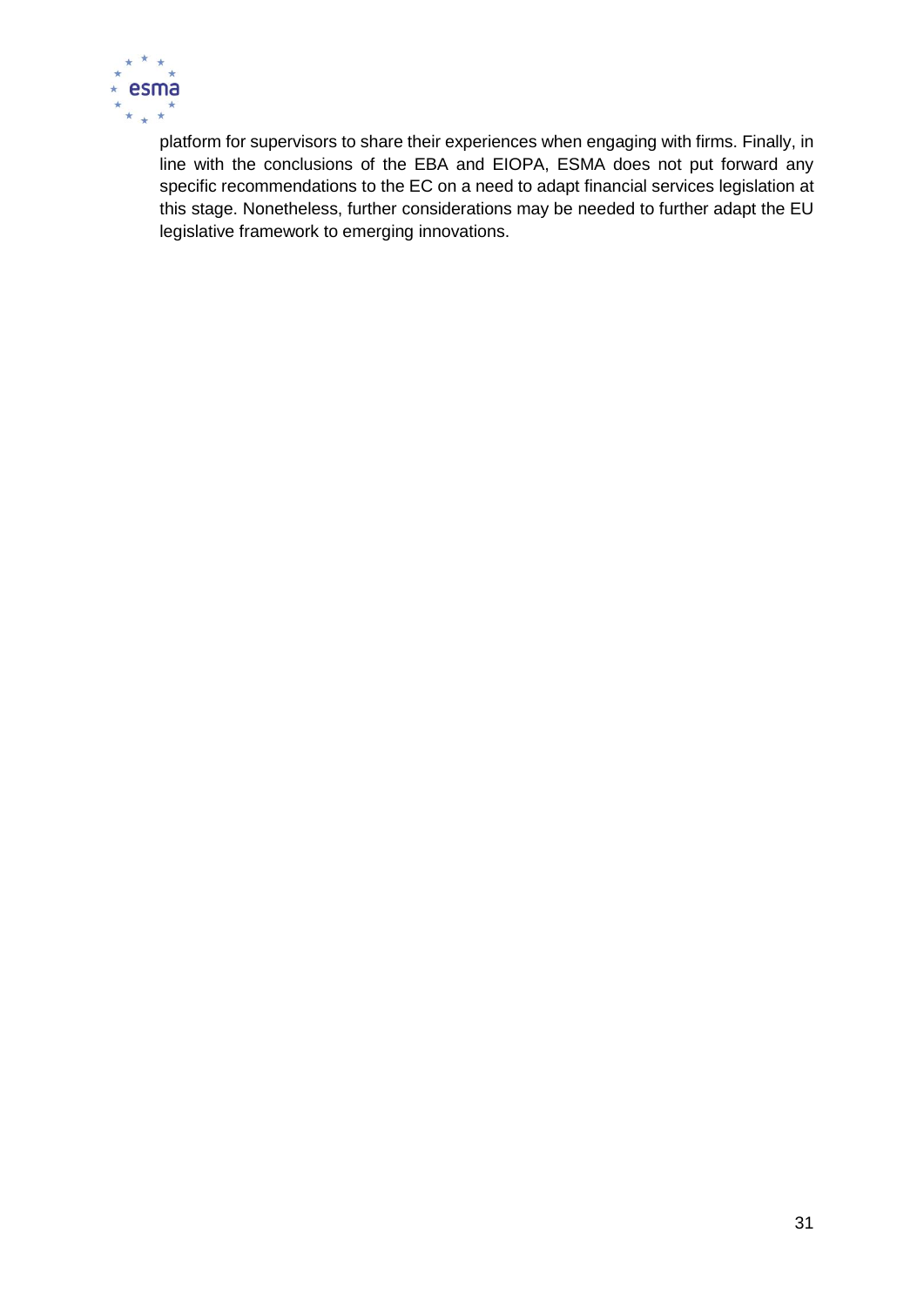

## <span id="page-32-0"></span>**6 Annexes**

## <span id="page-32-1"></span>**6.1 Annex 1**

#### **Questions to NCAs in the February 2018 Survey**

How many regulated FinTech firms are there in your jurisdiction? (\*)

- 2. How many of these firms provide the following economic functions:
	- Capital raising:
	- Investment management or investor services (e.g., trading, portfolio management, financial advice, safekeeping);
	- Clearing and settlement;
	- Market support (e.g., cloud computing);
	- Other, please explain (e.g., RegTech).
- 3. How many of these firms use the following innovations:
	- On-line platforms;
	- DLT / smart contracts:
	- Big Data, Machine Learning or Artificial Intelligence;
	- Application Programme Interfaces (APIs);
	- Cloud computing;
	- Other, please explain.
- 4. How many of these firms are authorised as :
	- An investment firm within the scope of MiFID;
	- An investment firm within the scope of the article 2 exemption from MiFID;
	- An investment firm within the scope of the article 3 exemption from MiFID;
	- A UCITS manager;
	- An Alternative Investment Fund Manager;
	- A Central Securities Depository (CSD);
	- A Central Counterparty (CCP);
	- Under a national regime, please explain;
	- Other, please explain.

5. How many unregulated FinTech firms, e.g., VCs/ICO exchanges, on-line broker platforms, data aggregators, have you identified in your jurisdiction?

6. Have you identified instances where FinTech firms do not fit neatly with the existing rules?

7. Have you or are you considering any regulatory action at national level to accommodate FinTech firms (e.g., changes to the existing rules or bespoke rules)?

8. Please provide any additional comments that you would like to make.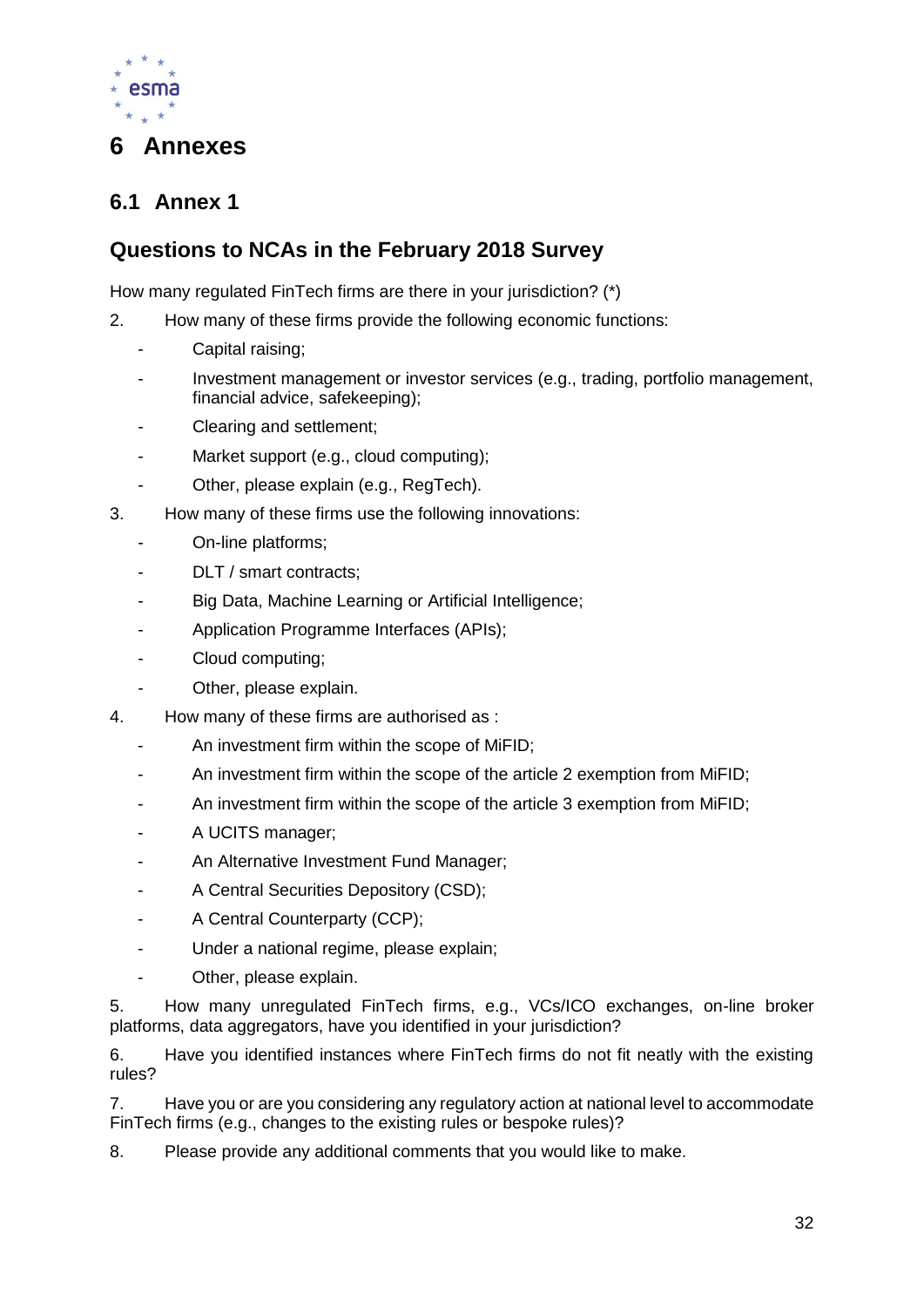

### <span id="page-33-0"></span>**6.2 Annex II**

## **Questions to NCAs in the February 2019 Survey**

#### **Mapping Section**

- 1. In your authorising and licensing activities, do you distinguish between the fintech business models and traditional business models?
- 2. If "Yes" to question 1:
- 2.2. How do you distinguish between FinTech business models and traditional business models?
- 2.3. How many licenses /authorisations you granted or /and refused in the past 5 years (or within the time frame available) for such FinTech business models? Please specify under which regime the authorisations were provided (e.g. MIFID, UCITS, etc)
- 2.4. What are the types of FinTech business models for which you granted these licenses? (\*)
- 2.5. How many licenses/authorisations you granted for other "traditional" business models within the same time frame?
- 3. Are there innovative business models that you became aware of but that are not captured by the existing authorisation/licensing requirements and in your opinion present risks and therefore should be captured?
- 4. If "Yes" to question 3:
- 4.2. Please describe the nature of these innovative business models.
- 4.3. Do you believe that this issue should be addressed at the EU level?

*(\*) Types of business models might include (but not limited to!) for example: RegTech/SupTech, digital ID verification, Big Data applications, e-aggregators, DLT applications/smart contracts, marketplace lending, mobile and web-based financial services, wearables IoT, e-trading, cloud computing applications.*

#### **Proportionality Section**

- 1. Do you believe that the EU legislative framework provides NCAs sufficient flexibility to apply licensing or authorisation requirements to emerging FinTech business models (services, products) in a proportionate manner?
- 2. If "No" to question 1: Please explain your answer.
- 3. Does the authorising and licensing regime for innovative business models in your jurisdiction have any national specificities?